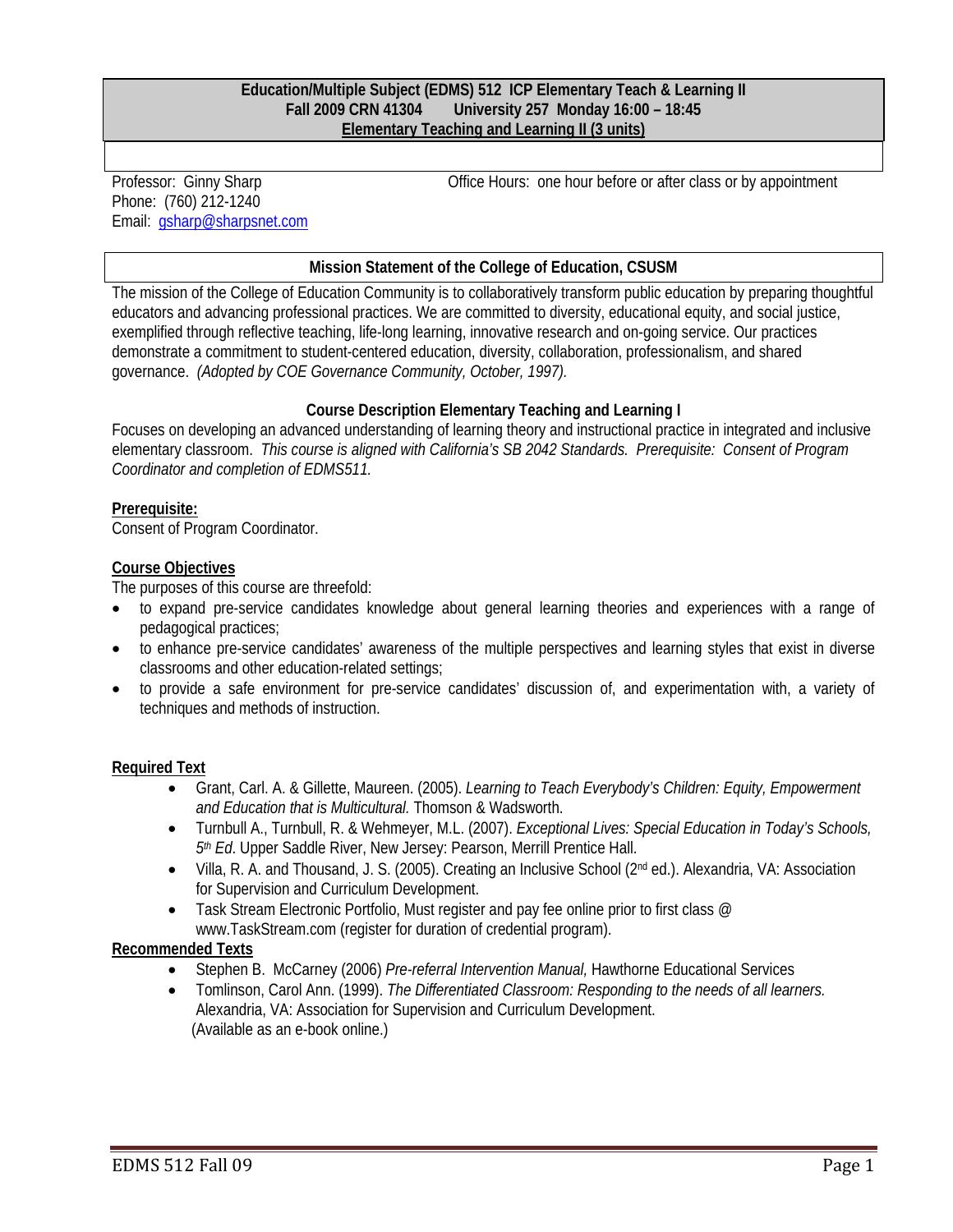### **Authorization to Teach English Learners**

This credential program has been specifically designed to prepare teachers for the diversity of languages often encountered in California public school classrooms. The authorization to teach English learners is met through the infusion of content and experiences within the credential program, as well as additional coursework. Students successfully completing this program receive a credential with authorization to teach English learners. *(Approved by CCTC in SB 2042 Program Standards, August 02)* 

### **FURLOUGH 09-10**

Due to the devastating effects of current budget crisis in California, I have been furloughed nine days each semester of this academic year, representing a 9.23% reduction in both workload and compensation. A furlough is an unpaid day off on a faculty member's regularly-scheduled workday. In order to satisfy legal and ethical requirements of the California Labor Code, I am required to submit formal certification that I will not work on my furlough days. I am prohibited from teaching, conducting scholarly research, consulting with students, responding to email or voicemail, providing assignment feedback, or participating in any CSU work-related activities on my furlough days. Furlough dates vary by professor; my Fall Semester furlough dates are [here or in the course syllabus schedule].

The CSU faculty agreed to take furlough days in order to preserve jobs for as many CSU employees as possible, and to serve as many students as possible, in the current budget crisis. The agreement that governs faculty furloughs acknowledges that "cuts of this magnitude will naturally have consequences for the quality of education that we can provide." Within the furlough context, I will make every effort to support your educational experience at CSUSM. Visit CSUSM Budget Central [http://www.csusm.edu/budgetcentral/] to learn about the state budget crisis and how it impacts your educational opportunities. To avoid the continued loss of higher education availability in California, exercise your right to voice an opinion. Contact information for state legislators and the governor are provided at Budget Central.

### **STUDENT LEARNING OUTCOMES**

 instructional strategies with emphasis on assessment for prior knowledge, formative, and summative. They will become They will develop a Unit Plan to be used in their future course work that includes content standards, student activities, and familiar with the IEP process and the role of the classroom teacher. They will understand special education handicapping conditions and presentations will allow them to complete a Disability Matrix. They will continue to increase their observation skills by completing a focused observation of a student with specific diverse needs. Preparation for job application will allow the students to prepare a resume, letter of introduction, and current philosophy of education.

### **Teacher Performance Expectation (TPE) Competencies**

The course objectives, assignments, and assessments have been aligned with the CTC standards for Multiple Subject Credential. This course is designed to help teachers seeking a California teaching credential to develop the skills, knowledge, and attitudes necessary to assist schools and district in implementing effective programs for all students. The successful candidate will be able to merge theory and practice in order to realize a comprehensive and extensive educational program for all students. You will be required to formally address the following TPEs in this course: completion of 6d and 14 submitted on Taskstream.

### **California Teacher Performance Assessment (CalTPA)**

Beginning July 1, 2008 all California credential candidates must successfully complete a state-approved system of teacher performance assessment (TPA), to be embedded in the credential program of preparation. At CSUSM this assessment system is called the CalTPA or the TPA for short.

To assist your successful completion of the TPA a series of informational seminars are offered over the course of the program. TPA related questions and logistical concerns are to be addressed during the seminars. Your attendance to TPA seminars will greatly contribute to your success on the assessment.

Additionally, COE classes use common pedagogical language, lesson plans (lesson designs), and unit plans (unit designs) in order to support and ensure your success on the TPA and more importantly in your credential program.

The CalTPA Candidate Handbook, TPA seminar schedule, and other TPA support materials can be found on the COE website provided at the website provided: http://www.csusm.edu/coe/CalTPA/ProgramMaterialsTPA.html

### **College of Education Attendance Policy**

Due to the dynamic and interactive nature of courses in the College of Education, all students are expected to attend all classes and participate actively. At a minimum, students must attend more than 80% of class time, or s/he may not receive a passing grade for the course at the discretion of the instructor. Individual instructors may adopt more stringent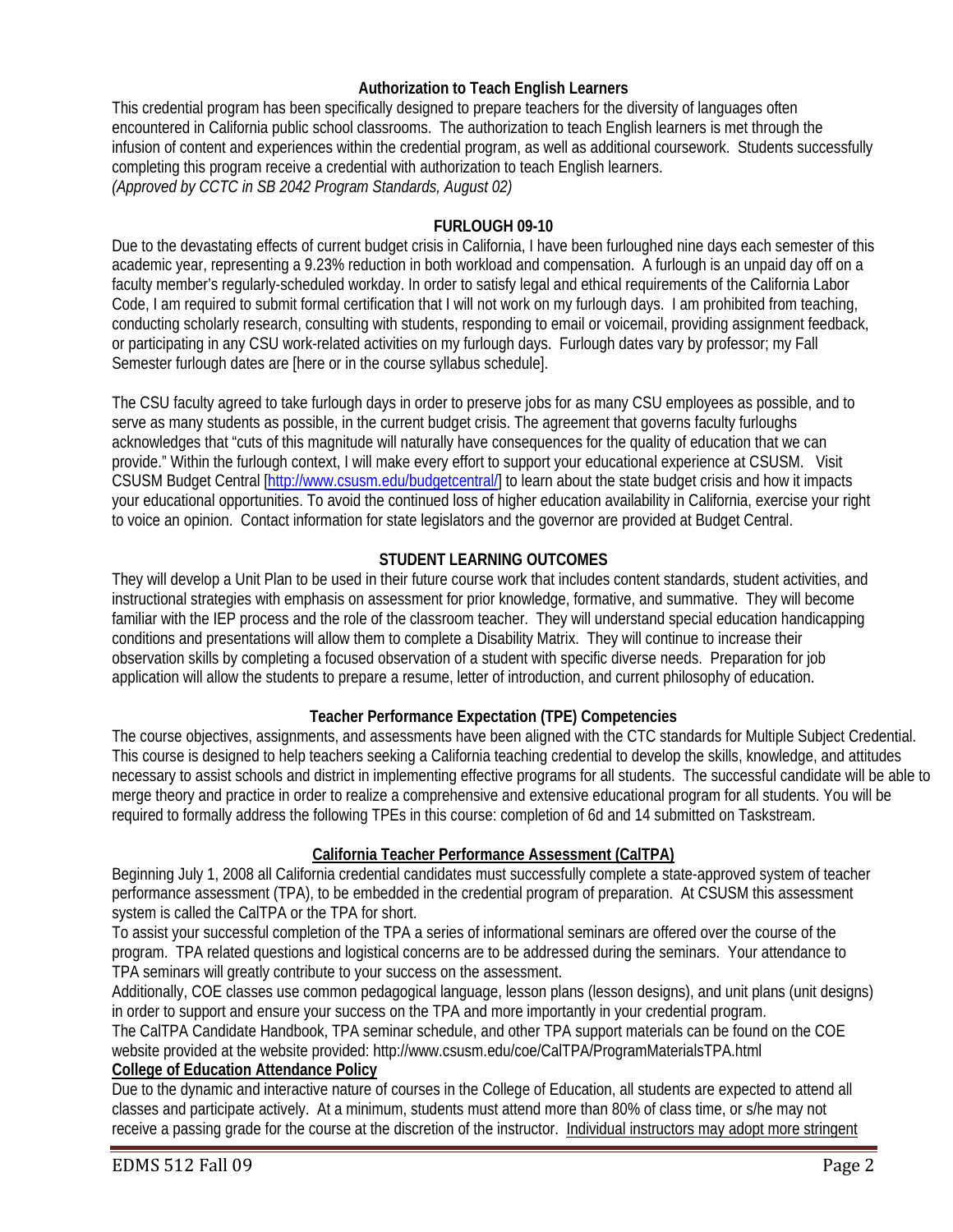attendance requirements. If a student misses two class sessions you may not be able to receive a grade higher than a "C" or if they are late or leave early for more than three sessions, the highest possible grade earned will be a "C". Any combination of the two students will not receive a grade higher than a C. **If you miss class where group work is being conducted you will have 5 points deducted from your grade on that project.** 

 *the COE Governance Community, December, 1997).* Should the student have extenuating circumstances, s/he should contact the instructor as soon as possible. *(Adopted by* 

#### **Students with Disabilities Requiring Reasonable Accommodations**

Students with disabilities who require reasonable accommodations must be approved for services by providing appropriate and recent documentation to the Office of Disable Student Services (DSS). This office is located in Craven Hall 5205, and can be contacted by phone at (760) 750-4905, or TTY (760) 750-4909. Students authorized by DSS to receive reasonable accommodations should meet with their instructor during office hours or, in order to ensure confidentiality, in a more private setting.

#### **Grading Standards**

 All students will come prepared to class; readings and homework assignments are listed on the dates on which they are due.

All required work is expected to be on time. One grade level will be deducted for each class meeting for which it is late (e.g., an "A" assignment that is submitted one class session late will be marked down to a "B" each week after that will drop one grade level).

 due. Exceptions will be handled on a case-by-case basis, as determined by the instructor. **All work can be re-submitted**  20 POINT PAPER **20-18 A, 17-14 B, 13-10 C, 9-6 D, and 5-4 F.** 10 POINT PAPER **10-9 A, 8-7 B, 6-5 C, 4-3 D, 2-1 F.**  Unless prior instructor approval is secured, assignments will not be accepted three class sessions after which they are **for a higher grade with 5 points deducted: 20 point paper deducted to 15, 10 point paper deducted to 5.** 

Psychological Association (APA) Manual, 5<sup>th</sup> edition for citation guidance. There is a requirement of at least 2500 written All students will use Times Roman 12 fonts and double spaced on all written work. It is expected that students will proofread and edit their assignments prior to submission. Students will ensure that the text is error-free (grammar, spelling), and ideas are logically and concisely presented. The assignment's grade will be negatively affected as a result of this oversight. Each written assignment will be graded approximately 80% on content and context (detail, logic, synthesis of information, depth of analysis, etc.), and 20% on mechanics (grammar, syntax, spelling, format, uniformity of citation, etc.). All citations, where appropriate, will use American Psychological Association (APA) format. Consult American words for completion of the written assignments.

 Grading will also include a component of "professional demeanor." Students will conduct themselves in ways that are generally expected of those who are entering the education profession. This includes but is not limited to:

- On-time arrival to all class sessions;
- Advance preparation of readings and timely submission of assignments;
- Respectful participation in all settings (e.g., whole group, small group, in/outside of class);
- Carefully considered, culturally aware approaches to solution-finding.

#### **Course Assignments**

| Unit Plan                                                                  | 20 points  |
|----------------------------------------------------------------------------|------------|
| IEP paper                                                                  | 20 points  |
| Letter of introduction/resume                                              | 10 points  |
| <b>TaskStream Submissions</b>                                              | 10 points  |
| <b>Exceptionality matrix</b>                                               | 10 points  |
| Chapter presentation                                                       | 13 points  |
| Chapter summary of presentation                                            | 4 points   |
| Discussion on Chapter presentation                                         | 13 points  |
| Total                                                                      | 100 points |
| Note assignments are due whether or not you are present in class that day. |            |

#### **Grading Scale**

| $A = 93-100$ | $B+=86-89$                     | $C_{\pm} = 77 - 79$          |         |                    |
|--------------|--------------------------------|------------------------------|---------|--------------------|
| $A = 90-92$  | $B = 83 - 86$<br>$B = 80 - 82$ | $C = 73-76$<br>$C - 70 - 72$ | D=60-69 | $F = 59$ or lower. |

**If you do not earn a C+ or higher in this course - you must repeat the course to earn your credential.**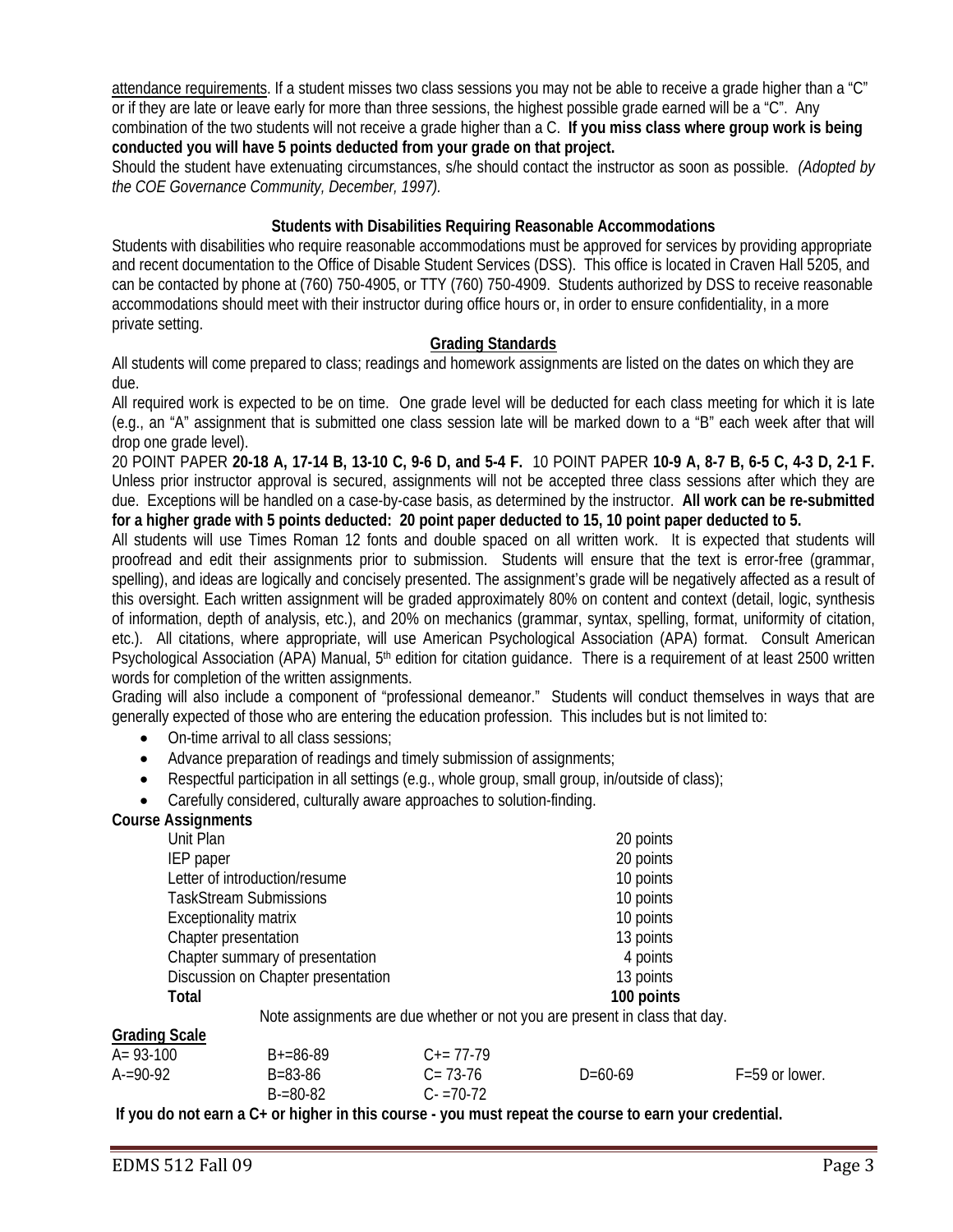**While this syllabus is carefully planned, it may be modified at any time in response to the needs and interests of the class.** 

### **All-University Writing Requirement:**

 words. This will be met through written reactions and reflections related to assigned readings/assignments. In keeping with the All-University Writing Requirement, all 3 unit courses must have a writing component of at least 2,500

#### **CSUSM Academic Honesty Policy**

"Students will be expected to adhere to standards of academic honesty and integrity, as outlined in the Student Academic Honesty Policy. All written work and oral presentation assignments must be original work. All ideas/materials that are borrowed from other sources must have appropriate references to the original sources. Any quoted material should give credit to the source and be punctuated with quotation marks.

Students are responsible for honest completion of their work including examinations. There will be no tolerance for infractions. If you believe there has been an infraction by someone in the class, please bring it to the instructor's attention. The instructor reserves the right to discipline any student for academic dishonesty in accordance with the general rules and regulations of the university. Disciplinary action may include the lowering of grades and/or the assignment of a failing grade for an exam, assignment, or the class as a whole."

Incidents of Academic Dishonesty will be reported to the Dean of Students. Sanctions at the University level may include suspension or expulsion from the University.

#### **Plagiarism**

As an educator, it is expected that each student will do his/her own work, and contribute equally to group projects and processes. Plagiarism or cheating is unacceptable under any circumstances. If you are in doubt about whether your work is paraphrased or plagiarized see the Plagiarism Prevention for Students website http://library.csusm.edu/plagiarism/index.html. If there are questions about academic honesty, please consult the University catalog

#### **Use of Technology:**

 Students are expected to demonstrate competency in the use of various forms of technology (i.e. word processing, electronic mail, WebCT6, use of the Internet, and/or multimedia presentations). Specific requirements for course assignments with regard to technology are at the discretion of the instructor. Keep a digital copy of all assignments for use in your teaching portfolio. All assignments will be submitted online, and some will be submitted in hard copy as well. Details will be given in class.

#### **Electronic Communication Protocol:**

 instance, electronic messages sent in all upper case (or lower case) letters, major typos, or slang, often communicate Electronic correspondence is a part of your professional interactions. If you need to contact the instructor, e-mail is often the easiest way to do so. It is my intention to respond to all received e-mails in a timely manner. Please be reminded that e-mail and on-line discussions are a very specific form of communication, with their own nuances and etiquette. For more than the sender originally intended. With that said, please be mindful of all e-mail and on-line discussion messages you send to your colleagues, to faculty members in the College of Education, or to persons within the greater educational community. All electronic messages should be crafted with professionalism and care. Things to consider:

- Would I say in person what this electronic message specifically says?
- How could this message be misconstrued?
- Does this message represent my highest self?
- Am I sending this electronic message to avoid a face-to-face conversation?

In addition, if there is ever a concern with an electronic message sent to you, please talk with the author in person in order to correct any confusion.

#### **Letter Application/Resume 10 Points 10 Points**

Learner Objectives: Create a letter of introduction and resume to be used when applying for a teaching position.

Assessment: Word processed philosophy of teaching, letter of introduction, and resume.

EDMS 512 Fall 09 Page 4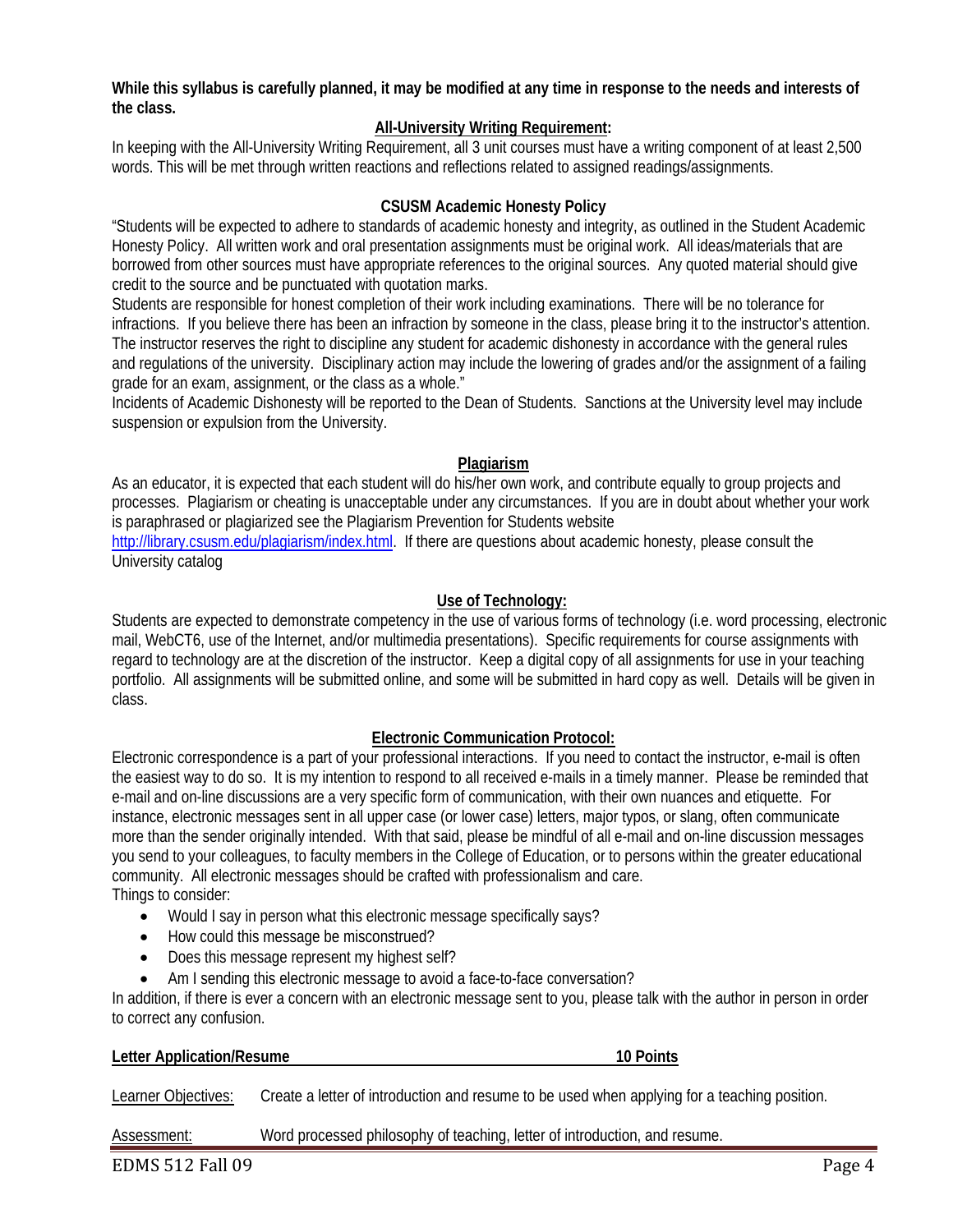| Resource(s):   | Title and necessary information:                                                                                                                                                                                                                                                                                                                                                   |
|----------------|------------------------------------------------------------------------------------------------------------------------------------------------------------------------------------------------------------------------------------------------------------------------------------------------------------------------------------------------------------------------------------|
| Textbook/pages | Grant, C. & Gillette, M. (2006). Learning to Teach Everyone's Children. Equity, Empowerment, and<br>Education that is Multicultural. Australia: Thomson Wadsworth. ISBN #0-534-64467-8<br>Chs. $2 & 8$<br>Villa, R. A. & Thousand, J. S. (1995). Creating an inclusive school. Alexandria, VA: Association for<br>Supervision and Curriculum Development.<br>Chapters 1, 2, 3, & 7 |

#### **Letter of Introduction 5 points**

Tell the reader what you will be addressing in this letter. Make sure you identify what educational philosophy, management approach, and instructional strategies frame your teaching practice.

- Contextually describe the student populations you are prepared to teach (culture, language, gender, ability, and social economic status). You can refer to district, school and classroom experiences.
- How do your philosophy, management, and instructional approach create a democratic and socially just classroom?
- Why are you a strong candidate for this position?
- Why are you interested in this job?

#### **Resume Resume 5 point**

Include a professional resume addressing your education and teaching experiences.

| Letter of introduction and resume: |  |
|------------------------------------|--|
|------------------------------------|--|

| Letter of introduction and resume: |                                                                                                                                                                          | 10 Points                                                                                                                   |                                                                                                                                                                         |               |
|------------------------------------|--------------------------------------------------------------------------------------------------------------------------------------------------------------------------|-----------------------------------------------------------------------------------------------------------------------------|-------------------------------------------------------------------------------------------------------------------------------------------------------------------------|---------------|
| <b>Elements</b>                    | Beginning to meet 2 points                                                                                                                                               | Approaching 3 points                                                                                                        | Meets 5 points                                                                                                                                                          | <b>Points</b> |
| Letter of introduction             | Little information about<br>educational curriculum,<br>instruction, professional beliefs<br>are presented. Little knowledge<br>of the district philosophy is<br>present. | Educational curriculum,<br>instruction, professional<br>beliefs are presented. Some<br>knowledge of district<br>philosophy. | Educational curriculum,<br>instruction, professional<br>beliefs are presented in<br>concise manner with clear<br>understanding.<br>Knowledge of district<br>philosophy. |               |
| Resume                             | Addresses experiences in<br>relationship to teaching.                                                                                                                    | Addresses experiences in<br>relationship to teaching with<br>explanations.                                                  | Addresses experiences in<br>relationship to teaching<br>with explanations for<br>understanding that are<br>clear.                                                       |               |
| <b>Total Points</b>                |                                                                                                                                                                          |                                                                                                                             |                                                                                                                                                                         |               |

#### **Exceptionality Matrix 10 Points**

Learner Objectives: Knowledge of U.S. special education disability categories, accompanying learner characteristics, and needed supports for success in general education

Assessment: Students apply their knowledge of nondiscriminatory assessment, processes for making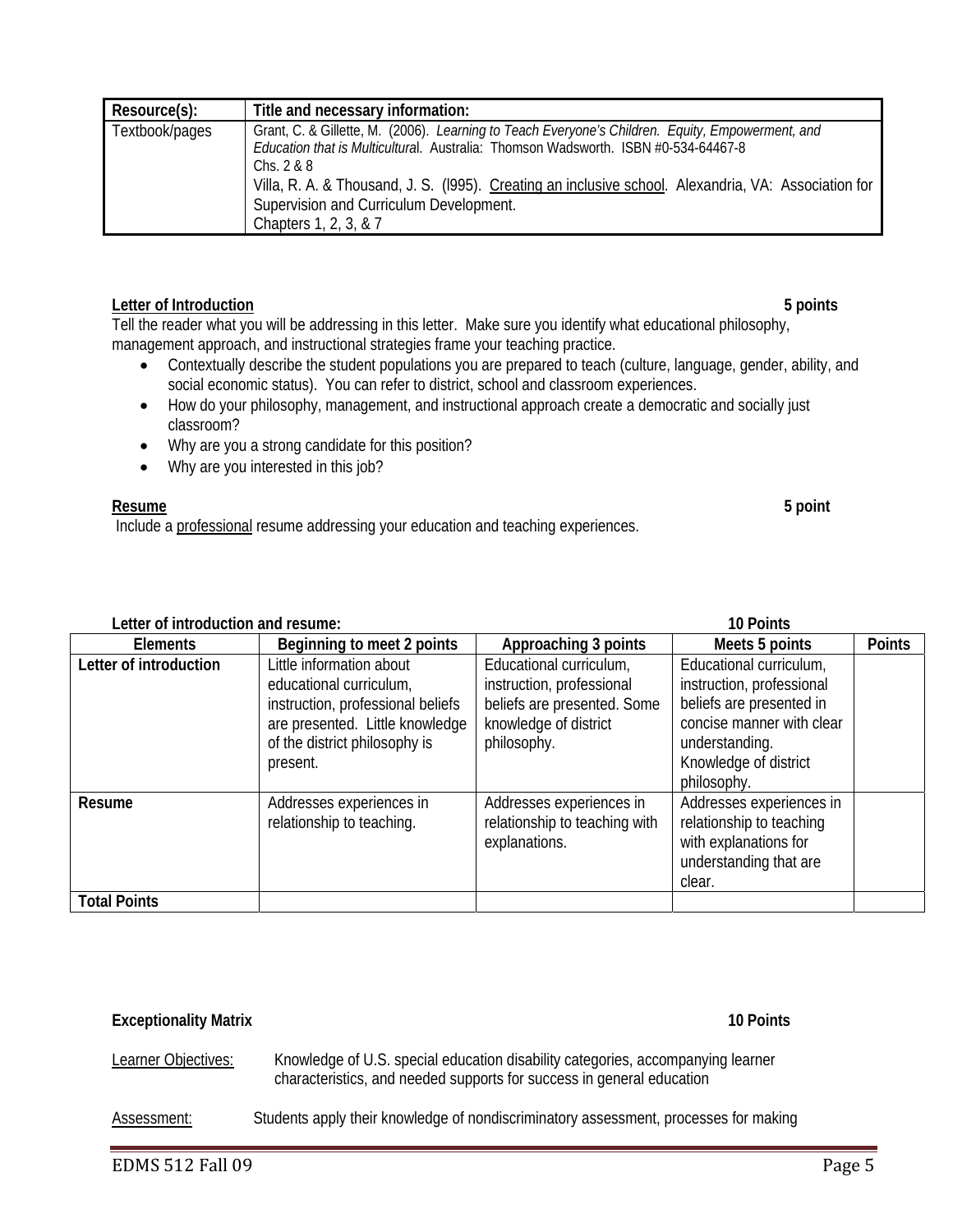a child eligible for special education, and the teacher's role in developing IEPs by creating a matrix of exceptionalities.

| Resource(s):   | Title and necessary information:                                                                                                                                                                                            |
|----------------|-----------------------------------------------------------------------------------------------------------------------------------------------------------------------------------------------------------------------------|
| Textbook       | Turnbull, A., Turnbull, R., & Wehmeyer, M. L. (2007). Exceptional Lives. Special Education in Today's<br>Schools. (3 <sup>rd</sup> ed.) Upper Saddle River, NJ. Pearson Education, Inc. ISBN # 0-13-170869-4<br>Chs. $5-16$ |
| Internet sites | Information regarding IDEA and 13 handicapping conditions                                                                                                                                                                   |

## **Task Guidelines for the Disability matrix**

Students will work in small groups to apply their knowledge of the categories of disability recognized by the Individuals with Disabilities Education Act (IDEA)

are completed. Create a graphic organizer of the thirteen (13) special education disability categories. Your table must take the form of a word-processed table that clearly illustrates each of the following seven dimensions: This can be submitted as a class project with each group contributing or by individual students. Using the Matrix that is on WebCT you and your partner will be responsible for completing each section that is not completed and supply additional information to the categories that

- 1. The name of the handicapping condition
- 2. A brief description of the learning and/or social behaviors associated with the disability
- 3. One assessment appropriate to use to determine the presence or degree of the disability
- 4. One typical adaptation/modification in **curriculum, materials, goals (content)**
- 5. One typical adaptation/modification in **classroom environment (process)**
- 6. One typical adaptation/modification in **teaching practices (process)**
- 7. One typical adaptation/modification in **assessments** required of the student **(product)**

*13 Disability categories IDEA:* Learning Disabilities, Communication disorders, Emotional or behavioral disorders, Attention deficit/hyperactivity disorder, Mental retardation, Severe and multiple disabilities, Autism, Physical Disabilities and other health impairments, Traumatic brain injury, Hearing loss, and Visual impairments. The addition of Gifted and talented will also be a category.

### **Exceptionality Characteristics Matrix Expectations**

| Element                              | <b>Expectations</b>                                                                       |
|--------------------------------------|-------------------------------------------------------------------------------------------|
| Description of disability categories | Detailed description of characteristics, incidence, and educational implications for each |
| under IDEA                           | of the 13 categories                                                                      |
| Assessment                           | Detailed description of formal and informal assessment procedures used to determine       |
|                                      | presence/degree of disability.                                                            |
| <b>Curriculum Modification</b>       | Modification in content (curriculum, materials or goals) for each disability named        |
| <b>Classroom Environment</b>         | Modification in classroom environment for each disability named                           |
| Modification                         |                                                                                           |
| <b>Process Modification</b>          | Modification in teaching practice/process assessment for each disability named            |
| <b>Assessment Modification</b>       | Modification in learning product assessment for each disability named                     |

| <b>Rubric for Disability Matrix</b> |                            | 10 points                   |               |
|-------------------------------------|----------------------------|-----------------------------|---------------|
| <b>Elements</b>                     | Beginning to meet 1 points | Meets 2 points              | <b>Points</b> |
| Description and                     | Identification of the      | Detailed description of the |               |
| assessment                          | characteristics of all 13  | characteristics of all 13   |               |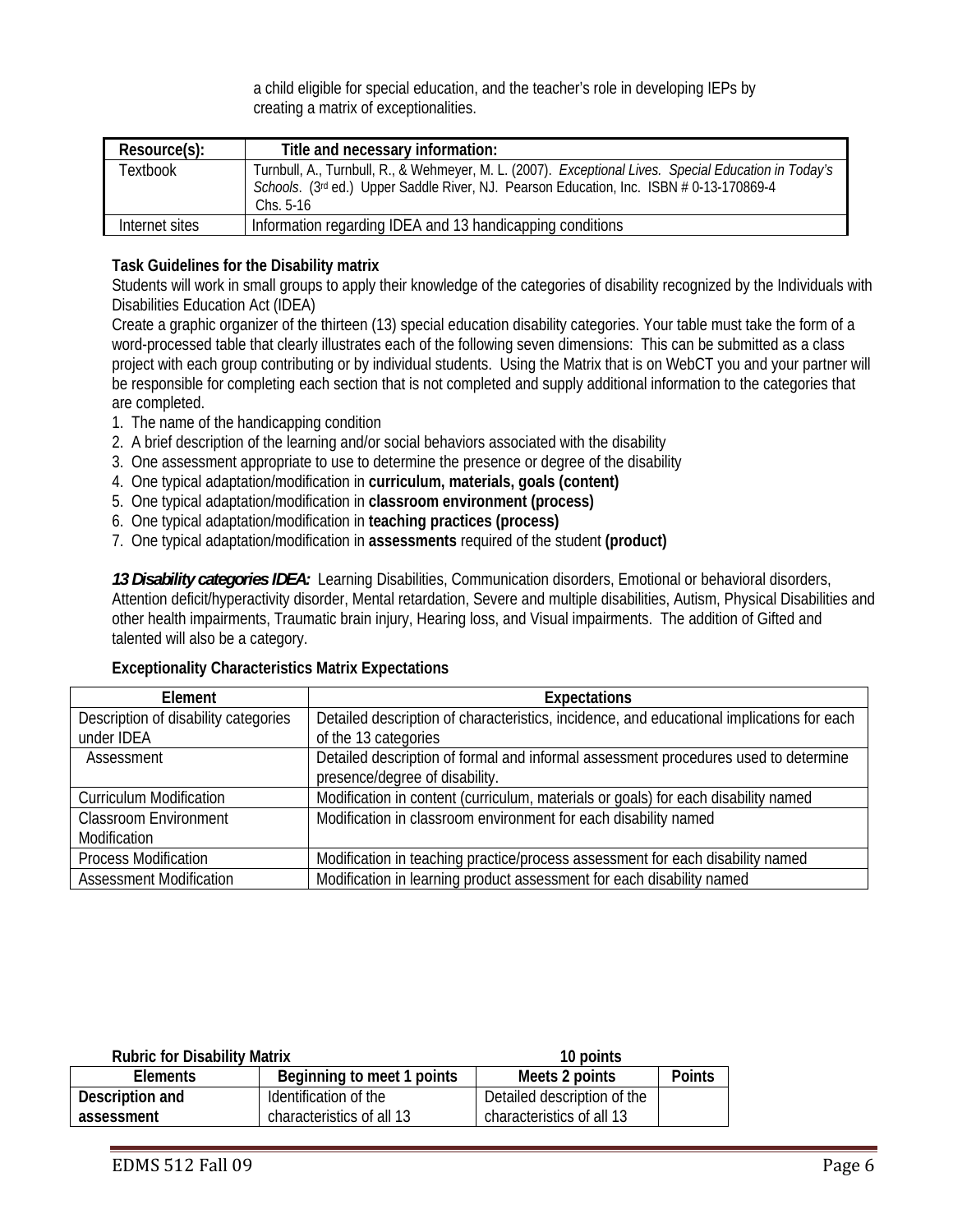|                                                               | categories with named<br>assessment to determine<br>degree of disability.                                                                           | categories with<br>appropriate assessment<br>to determine degree of<br>disability.                                                                                      |  |
|---------------------------------------------------------------|-----------------------------------------------------------------------------------------------------------------------------------------------------|-------------------------------------------------------------------------------------------------------------------------------------------------------------------------|--|
| <b>Curriculum Modification</b><br>(Content)                   | Some curriculum and materials<br>identified with little modification<br>to assist the students.                                                     | Appropriate curriculum,<br>materials, and goals for<br>each disability with<br>specific modifications to<br>assist the students.                                        |  |
| <b>Classroom Environment</b><br><b>Modification (Process)</b> | Some classroom modifications<br>to assist the student.                                                                                              | Appropriate classroom<br>environment that assist<br>any handicapping<br>condition.                                                                                      |  |
| <b>Teaching Practices</b><br><b>Modification (Process)</b>    | Little use of teaching practices<br>that are aligned with the<br>handicapping condition.<br>Assessments are not aligned<br>with teaching practices. | Appropriate teaching<br>practices that assist the<br>handicapping condition.<br>Use of appropriate<br>assessments that directly<br>relate to the teaching<br>practices. |  |
| <b>Assessment Modification</b><br>(Product)                   | Assessments are not directly<br>related to the material and not<br>modified to meet the student's<br>needs.                                         | Assessments are modified<br>and appropriately<br>connected to the materials<br>taught.                                                                                  |  |
| <b>Total Points</b>                                           |                                                                                                                                                     |                                                                                                                                                                         |  |

If submitted as a class the rubric will be adjusted to determine the areas in the matrix that are required to complete plus additional information in the areas that are completed. Each group will be graded individually on the completion of the matrix.

 **The IEP Process 20 Points** 

Learner Outcomes: Knowledge of nondiscriminatory assessment processes for making a child eligible for special education, and the teacher's role in developing IEP's. To gain insight and understanding of the roles and responsibilities of the regular education teacher in the IEP processes.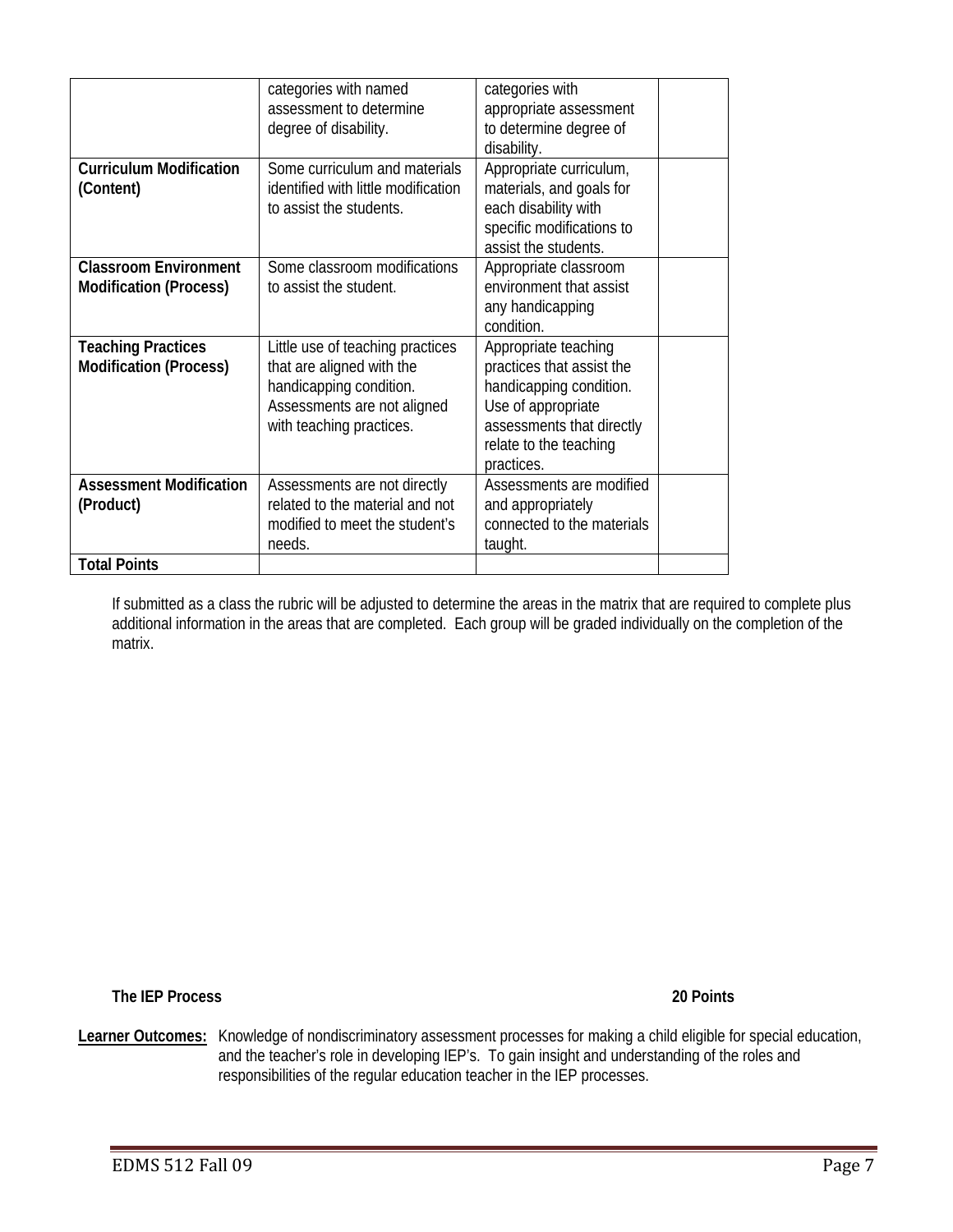**Assessment:** Students apply their knowledge of nondiscriminatory assessment, processes for appropriate placement of a child eligible for special education, and the teacher's role in developing IEP by attending an IEP meeting to determine:

- 1) Knowledge of the IEP forms and format for the meeting.
- 2) Knowledge of the steps that lead up to an IEP (RTI, SST, and 504).
- 3) Team's communication and problem solving appropriate and the parent's role in part of the solutions. Identifying the related services for the child to meet their needs.
- 4) Evaluating the assessment process in their school relative to assessment team member responsibilities, identifying leanings about the school's assessment processes and identification of parents understanding suggestions for improvement, if appropriate.
- 5) Evaluating an IEP meeting in terms of team communication, creative problem solving, and family centeredness.
- 6) The evaluation of the role of the classroom teacher.
- 7) Any improvements in the process observed based on what was learned in class.

| Resource(s):     | Title and necessary information:                                                                                                                                                                                                                                                                                                                                                                                                                                                                                                                                                                                                                                                                                                                      |
|------------------|-------------------------------------------------------------------------------------------------------------------------------------------------------------------------------------------------------------------------------------------------------------------------------------------------------------------------------------------------------------------------------------------------------------------------------------------------------------------------------------------------------------------------------------------------------------------------------------------------------------------------------------------------------------------------------------------------------------------------------------------------------|
| Textbook/pages   | Turnbull, A., Turnbull, R., & Wehmeyer, M. L. (2007). Exceptional Lives. Special Education in Today's Schools.<br>(3rd ed.) Upper Saddle River, NJ. Pearson Education, Inc. ISBN # 0-13-170869-4<br>Chs. 1, 2 & 5-16                                                                                                                                                                                                                                                                                                                                                                                                                                                                                                                                  |
|                  | Villa, R. A. & Thousand, J. S. (1995). Creating an inclusive school. Alexandria, VA: Association for Supervision<br>and Curriculum Development.<br>Chapters 1, 2, 3, 4 & 7<br>Gable, R.A. and Hendrickson, J.M. (2000). Teaching all the students: A mandate for educators. In J.S.                                                                                                                                                                                                                                                                                                                                                                                                                                                                   |
| Internet Site(s) | www.dssc.org/frc/frcl.htm<br>This Federal Resource Center for Special Education site provides general information about and news<br>pertaining to special education as well as special technical assistance information.<br>www.ed.gov/offices/OSERS/IDEA<br>This OSERS IDEA Home Page site provides a detailed explanation of IDEA.<br>www.pitsco.com/pitsco/specialed.html<br>This Pitsco's Launch site to special education resources links you to many useful special education and<br>disability related sites.<br>www.hood.edu/seri/serihome.htm<br>This Special Education Resources on the Internet site is a collection of internet-accessible information<br>resources of interest to those involved in fields related to special education. |

#### **Task Guidelines for the IEP Process**

Today's teachers will have students with identifiable disabilities in their classrooms. When the Student Study Team (SST) process is not satisfactory, participation in a 504 is not assisting the student, a recommendation for the development of an Individual Education Program (IEP) may be the next step.

When interviewing and observing IEP, the following should be addressed when writing your **5 page paper**:

- 1. Demonstration of your knowledge of the process from RTI to an IEP. Based on the knowledge of the on-line lecture and your discussion with the classroom teacher how do they differ and how are they similar?
- 2. Demonstration of your knowledge of the student's disability and what type of IEP did you observe? Explanation of the type of IEP you attended and how it is similar to what you have learned from the on-line lecture or how it differed.
- 3. Who are all of the special education and related service personnel who were called upon for support in the school and in the school district? How are they different from the class information?
- 4. How does the school staff ensure that students receive nondiscriminatory evaluations and appropriate educational experiences?
- 5. Does the school's specific IEP meeting format address the following:
	- *Breadth of assessment*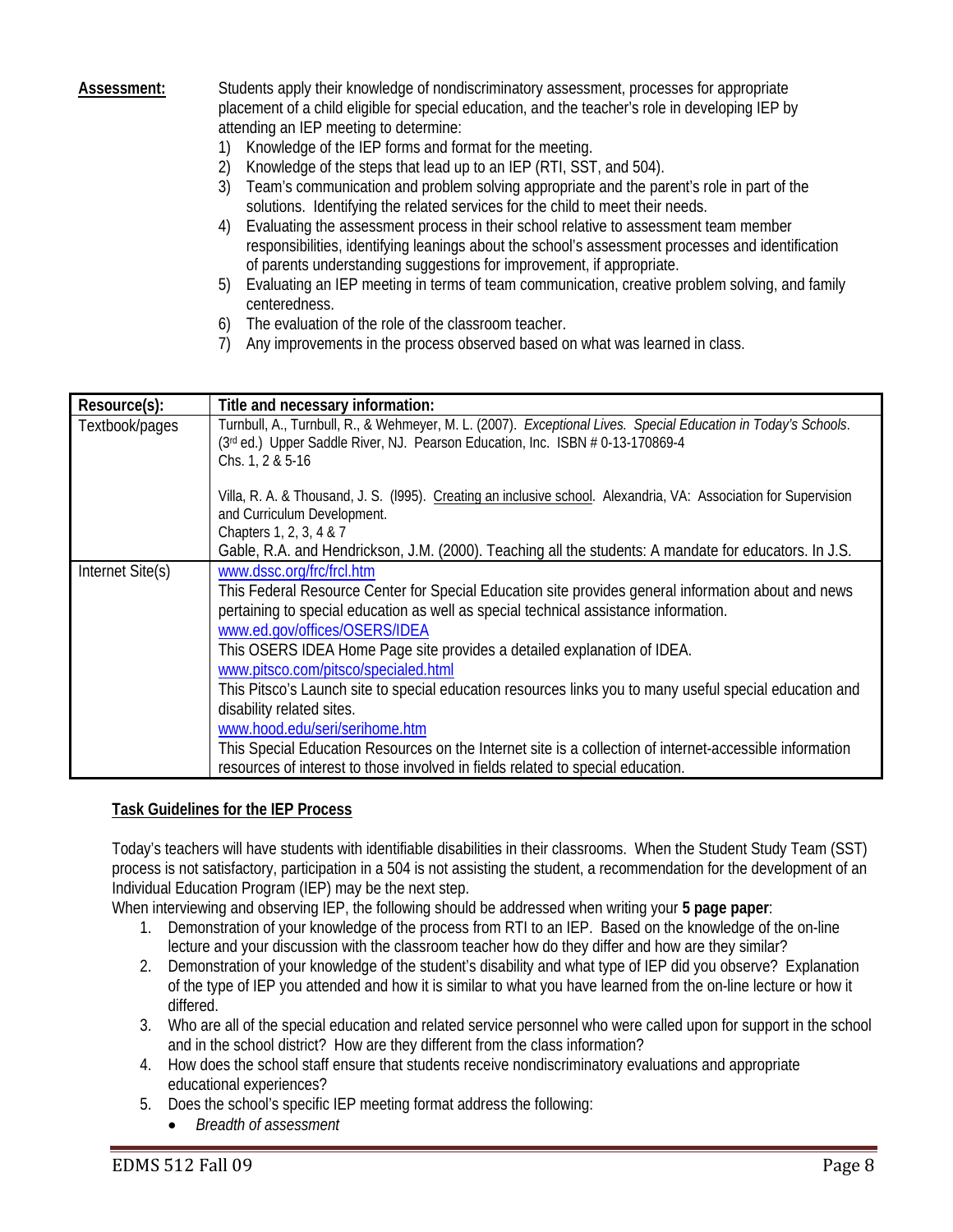More than one test must be used as the basis of evaluation Assess all areas related to the suspected disability

- *Administration of assessment*  Select and administer nondiscriminatory racial and ethnic assessments Use trained personnel to administer assessments
- *Timing of assessment*  Nondiscriminatory evaluation must occur before initial placement into or out of special education Reevaluation occurs every three years or more frequently, if conditions warrant or parents/guardians, or teacher request
- *Parental/Guardian notification and consent*  Parents/guardians must be fully informed and consent to having their child assessed Consent for evaluation is not consent for placement into special education; separate consent is required for consent
- Interpretation of assessment results must consider a variety of sources.
- 4. What does the school's specific IEP look like? Does it include and/or address the following:
	- The student's present level of educational performance, including how the disability affects the educational experience;
	- Measurable annual goals and short-term objectives;
	- The special education accommodations, related services, and other ways support will be provided to ensure the student's success;
	- The extent to which the student will participate with students who do not have disabilities in the general education and extracurricular activities;
	- Individual modifications if the student participates in standardized assessments, and explanation s for when the student does not participate in such assessments
	- The projected start date, frequency, location, and duration of modifications;
	- Brief discussion of how the student's progress towards annual goals will be assessed.
- 5. Reflection of how the actual IEP differs from the on-line lecture and IEP forms that were used.

#### **Rubric IEP: 20 Points**

| <b>Elements</b>          | Beginning to meet 2<br>points | Approaching 3 points        | Meets 5 points                    | <b>Points</b> |
|--------------------------|-------------------------------|-----------------------------|-----------------------------------|---------------|
| Understanding of the IEP | Has some understanding of     | Understands the process as  | Understands the process in        |               |
| process                  | the process in relationship   | observed but is missing     | relationship to the on-line       |               |
|                          | to the on-line lecture.       | some of the on line lecture | lecture on IEP. Clearly defines   |               |
|                          | Identifies the members of     | knowledge. Knows the roles  | the roles and responsibilities of |               |
|                          | the team and what they        | and responsibilities of the | each member of the team and       |               |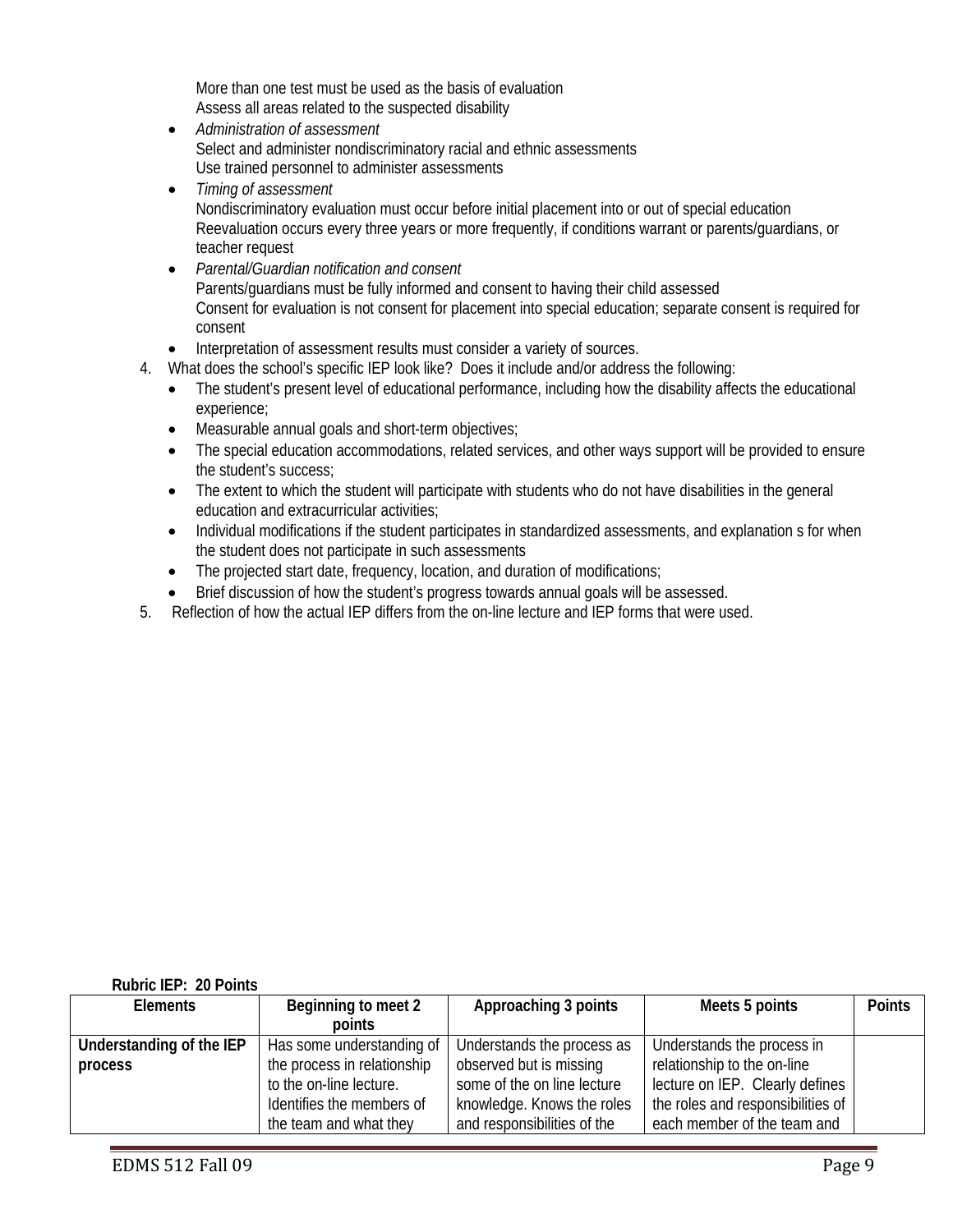|                                                | contributed to the team.<br>Little reflection on the<br>effectiveness and the<br>improvement based on<br>students needs. | team members. Some<br>reflection on the<br>effectiveness and some<br>improvement based on the<br>students needs.                                                  | reflects on their effectiveness.<br>Defends suggestions for<br>improvement based the<br>student's needs.                                                                                                |  |
|------------------------------------------------|--------------------------------------------------------------------------------------------------------------------------|-------------------------------------------------------------------------------------------------------------------------------------------------------------------|---------------------------------------------------------------------------------------------------------------------------------------------------------------------------------------------------------|--|
| Understanding<br>assessment                    | Not clear about the<br>assessment process as it<br>relates to qualifying for<br>services.                                | Some understanding of the<br>assessment used during the<br>IEP meeting. Some<br>understanding of the<br>assessments as they relate<br>to qualifying for services. | Discussion of assessment for<br>qualification based on the<br>handicapping condition.<br>Makes a strong connection<br>between assessment and<br>qualifying for services.                                |  |
| Regular education<br>teachers responsibilities | Identifies the role of the<br>regular education teacher<br>without providing reflection<br>of their contributions.       | Explains what the regular<br>education teacher's role in<br>the meeting with some<br>reflection and evaluation.                                                   | Identifies, reflects, and<br>evaluates the regular<br>education teacher's role and<br>contributions during the<br>meeting to assist the child and<br>team in making appropriate<br>decisions.           |  |
| Parent involvement                             | Understand the role of the<br>parent with little reflection<br>and analysis of<br>improvement.                           | Understands the role of the<br>parent with some reflection<br>on ways to improve parent<br>involvement.                                                           | Has a clear understanding of<br>the parent's role by assessing<br>and reflecting on the parent<br>involvement. Able to provide<br>constructive analysis of<br>improvement of the parent<br>involvement. |  |
| <b>Total Points</b>                            |                                                                                                                          |                                                                                                                                                                   |                                                                                                                                                                                                         |  |

**Unit Plan** 

**Unit Plan 20 points** 

Learner Objectives: In groups of 4 students will plan a two week long calendar for an elementary classroom.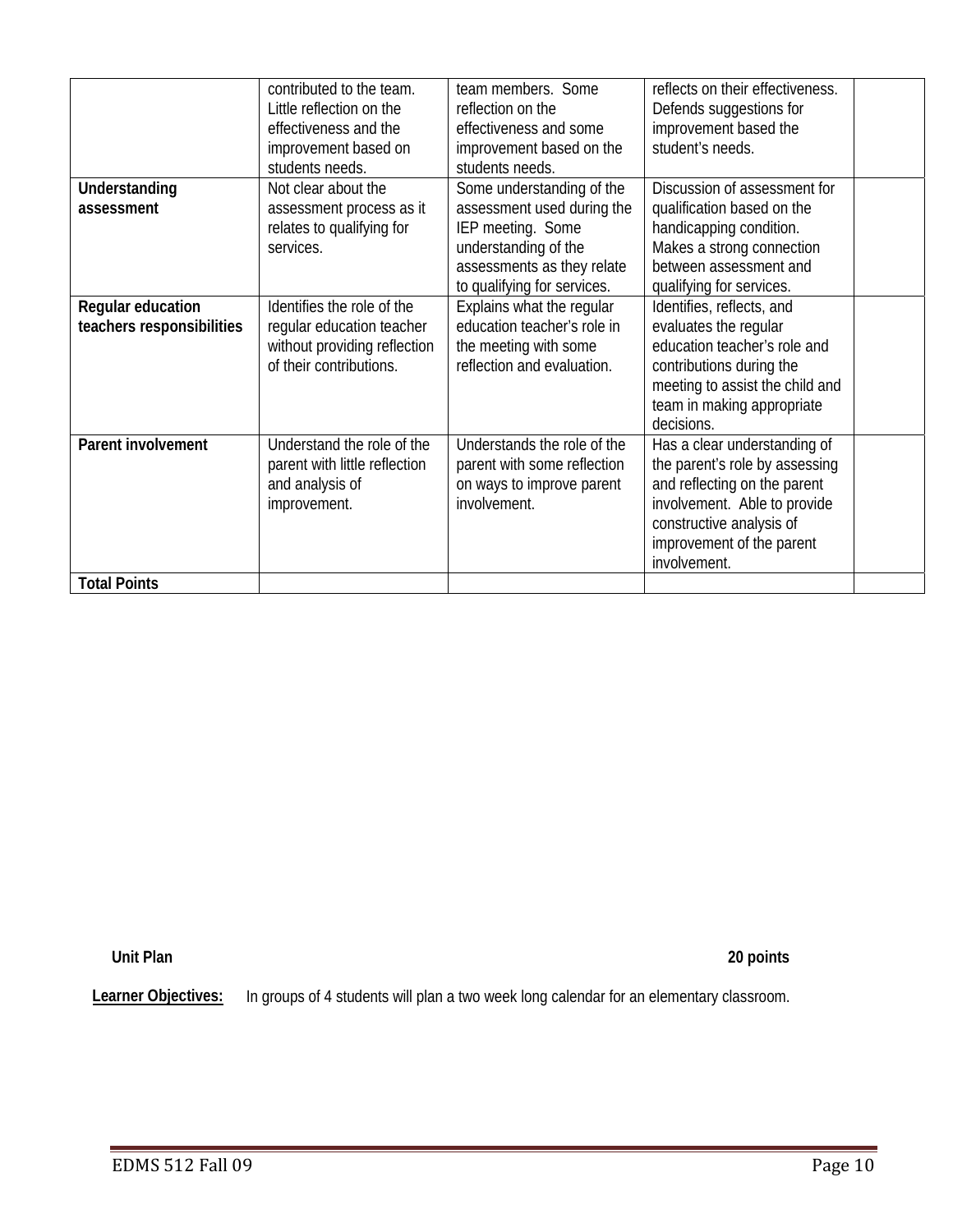**Assessment:** The student will write a two week plan for an elementary classroom that incorporates the following elements:

- Math and language arts content area
- Instructional strategies and student activities.
- resources
- assessments/additional assessments

| <b>Resources</b>  | Title and necessary information:                                                                                                                                                                                                                                                 |
|-------------------|----------------------------------------------------------------------------------------------------------------------------------------------------------------------------------------------------------------------------------------------------------------------------------|
| Textbook/chapters | Grant, C. & Gillette, M. (2006). Learning to Teach Everyone's Children. Equity, Empowerment, and<br>Education that is Multicultural. Australia: Thomson Wadsworth. ISBN #0-534-64467-8<br>Ch.4                                                                                   |
|                   | Turnbull, A., Turnbull, R., & Wehmeyer, M. L. (2007). Exceptional Lives. Special Education in Today's<br>Schools. (3rd ed.) Upper Saddle River, NJ. Pearson Education, Inc. ISBN # 0-13-170869-4<br>Teachers Manuals for grade level the group selects in Math and Language Arts |

#### **Prerequisite skills:**

- Teacher candidates can create appropriate units of study with sequencing of unit.
- Teacher candidates are able to develop a schedule and course activities (instructional strategies, and student activities).
- Teacher candidates are able to create curriculum and instruction based on content, process, and product.
- Teacher candidates are able to use information about students' readiness range (skills, reading, thinking & information), learning profiles, interests, talents, and culture to differentiate curriculum and instruction.
- Teacher candidates are able to identify strategies to meet the needs of
	- o Students learning English (including differentiation for Beginning, Intermediate, and Advanced levels)
	- o Regular education students.
	- o Special education students.
	- o Student that are accelerated learners (GATE)

#### **Task Guidelines for Unit Plan**

You will work with 4 people in your group.

Emphasis will be put language arts and math

Select a grade level.

Use teacher's manuals, and pacing guides to assist in developing a sequential unit plan.

Select content standards and use blue prints to address in the 2 week plan.

You will write two week in depth to show your understanding of appropriate sequencing.

#### **Two Week Unit Plan Developmentally appropriate pedagogy**

**Contextual Information Elements of the learning experience in a unit**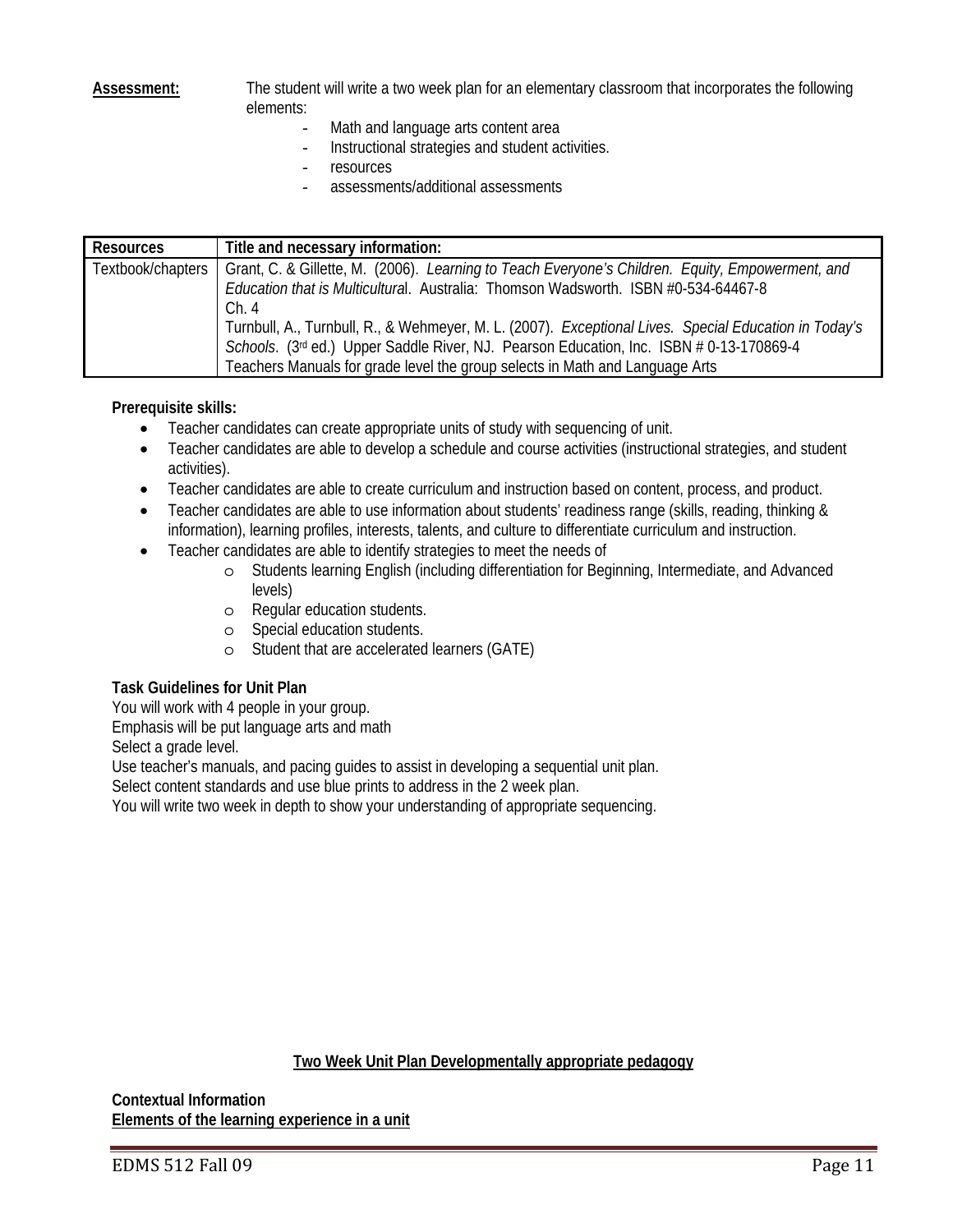Subject Matter *Example: LA: reading, writing, etc., Math: number sense, algebraic functions, etc.*  Grade *Example: identify the grade level this plan will address*  Content Area *Example: Language Arts, Math*  Time period for the learning experience *Example: 2 week* 

# **Teacher's dilemma**

Based on the previous unit of study write a brief scenario of possible challenges the learners may have had when presented with this unit based on the formative and summative assessments.

#### **Assessment Plan**

*EXAMPLE: Days can be flexible due to where it is placed in the unit plan. Indicate the day in the top row for your unit plan.* 

|                              | <b>DAY</b> | <b>DAY</b> | DAY | <b>DAY</b> |
|------------------------------|------------|------------|-----|------------|
| Goals assessed:              |            |            |     |            |
| Example: based on the        |            |            |     |            |
| content standards and        |            |            |     |            |
| learning goals               |            |            |     |            |
| <b>Type</b>                  |            |            |     |            |
| Example: describe why        |            |            |     |            |
| you are using the            |            |            |     |            |
| following: Prior             |            |            |     |            |
| knowledge (pre               |            |            |     |            |
| assessment), Formative       |            |            |     |            |
| (progress monitoring),       |            |            |     |            |
| Summative (final product).   |            |            |     |            |
| What type of assessment      |            |            |     |            |
| will be given quiz multiple  |            |            |     |            |
| choice, exam from text,      |            |            |     |            |
| and other type of            |            |            |     |            |
| assessment.                  |            |            |     |            |
| Purpose                      |            |            |     |            |
| Example: reason for the      |            |            |     |            |
| assessment                   |            |            |     |            |
| Implementation               |            |            |     |            |
| Example: how the             |            |            |     |            |
| assessment will be           |            |            |     |            |
| conducted and corrected      |            |            |     |            |
| Feedback strategies          |            |            |     |            |
| Example: how students        |            |            |     |            |
| will be informed of          |            |            |     |            |
| successes and challenges     |            |            |     |            |
| Informing instruction        |            |            |     |            |
| Example: determine what      |            |            |     |            |
| material will need review    |            |            |     |            |
| for identified students, the |            |            |     |            |
| students who are near        |            |            |     |            |
| mastery and students who     |            |            |     |            |
| have learned the material    |            |            |     |            |
| and need extension.          |            |            |     |            |

#### **Reflection of assessment:**

| Identify one strength in the        |  |
|-------------------------------------|--|
| assessment plan and explain why     |  |
| it is a strength in relation to the |  |
| learning goals.                     |  |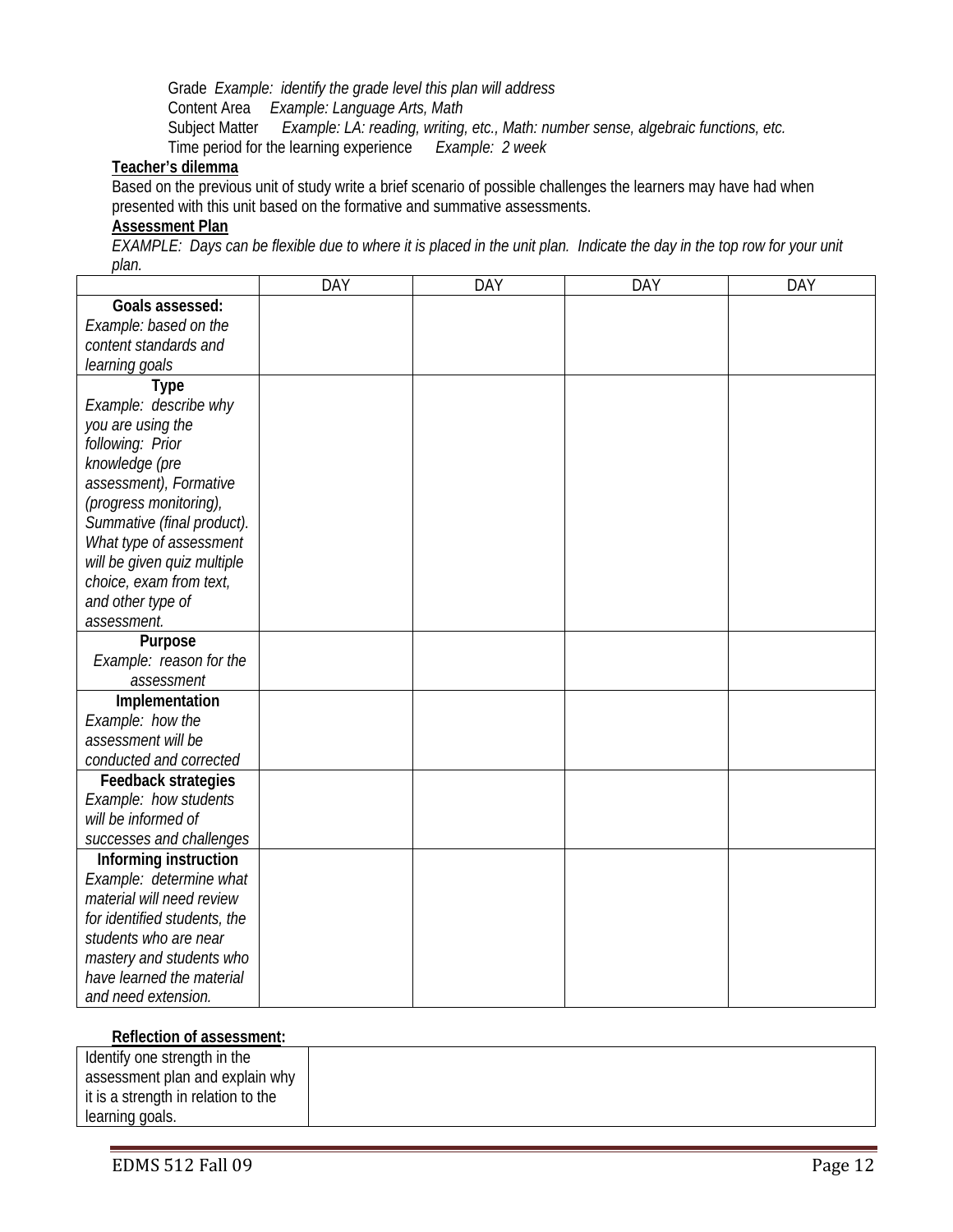| Identify one weakness in the        |  |
|-------------------------------------|--|
| assessment plan and explain why     |  |
| it is a weakness in relation to the |  |
| learning goals in this unit.        |  |

#### **Additional assessment:**

 *learning goals. Example: project what additional assessments might be needed to determine mastery of the content standards and* 

#### **Write an additional assessment:**

*Example: You might have found this assessment in supplementary resources or teacher made. Write the additional assessment you would use to check student understanding.* 

#### **Additional assessment**

Write your reasons why you feel this supplemental assessment would benefit student learning and improve your assessment plan by answering these reflective questions. *Example: Answer the reflective questions based on how you as the teacher might use these to improve the assessment plan.* 

| When in the plan would you use this assessment?               |  |
|---------------------------------------------------------------|--|
| Example: What days would you use this supplemental            |  |
| assessment to give you further information on the progress of |  |
| your students?                                                |  |
| What goals would be assessed by this assessment?              |  |
| Example: What additional information would you look for to    |  |
| ensure you have assessed the learning goals and content       |  |
| standards?                                                    |  |
| What type of assessment would it be?                          |  |
| Example: Formal or informal. Where did the assessment         |  |
| come from?                                                    |  |
| What would be the purpose of the assessment?                  |  |
| Example: Example: reason for the assessment and what          |  |
| knowledge and skills are acquired.                            |  |
| How would you implement the assessment?                       |  |
| Example: how the assessment will be conducted and             |  |
| corrected                                                     |  |
| What feedback strategies would you use?                       |  |
| Example: How would you inform students of their successes     |  |
| and challenges?                                               |  |
| How would the results of the assessment inform instruction?   |  |
| Example: determine what material will need review for         |  |
| identified students, the students who are near mastery and    |  |
| students who have learned the material and need extension.    |  |

Explain how the additional assessment you described improves your assessment plan.

| Example: Address the teacher's dilemma and need for more |  |
|----------------------------------------------------------|--|
| information about what the students really know and      |  |
| understand. Determine what the possible misconceptions   |  |
| might be and the student progress toward achieving the   |  |
| learning goals.                                          |  |

### **LONG RANGE TWO WEEK PLAN BASED ON MATH AND LANGUAGE ARTS CONTENT STANDARDS**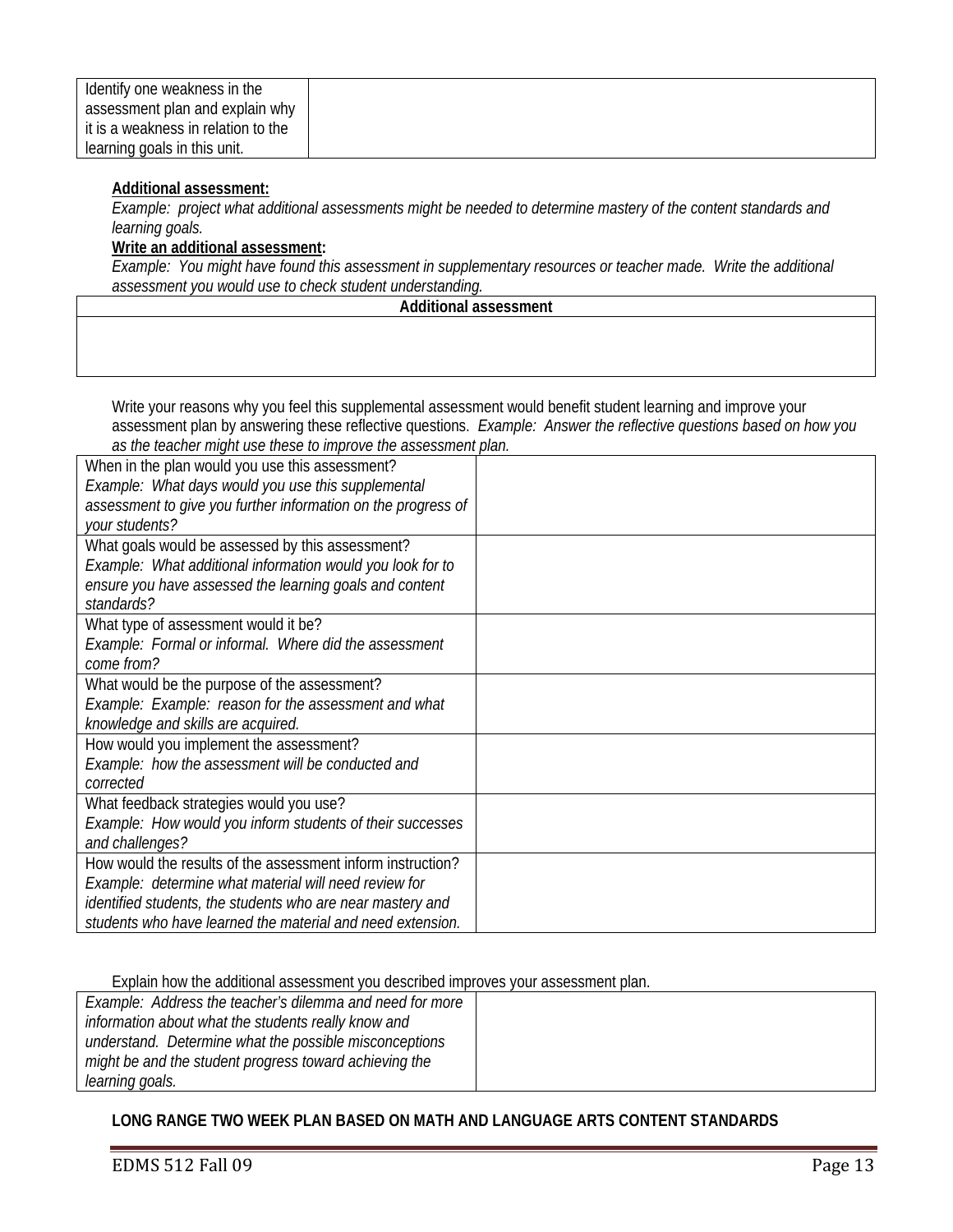| Content<br>area | Content<br>standards | <b>Resources (text</b><br>book & support<br>materials) | Instructional strategies | <b>Student activities</b> |
|-----------------|----------------------|--------------------------------------------------------|--------------------------|---------------------------|
|                 |                      |                                                        |                          |                           |
|                 |                      |                                                        |                          |                           |
|                 |                      |                                                        |                          |                           |
|                 |                      |                                                        |                          |                           |
|                 |                      |                                                        |                          |                           |
|                 |                      |                                                        |                          |                           |
|                 |                      |                                                        |                          |                           |
|                 |                      |                                                        |                          |                           |
|                 |                      |                                                        |                          |                           |

|                  | <b>RUBRIC UNIT PLAN</b> |                         |                          | 20 POINTS                   |              |
|------------------|-------------------------|-------------------------|--------------------------|-----------------------------|--------------|
| <b>ELEMENT</b>   | LEVEL $1=0-1$ points    | LEVEL 2=2-3 points      | LEVEL $3 = 3-4$ points   | LEVEL $4 = 4.5$ points      | <b>TOTAL</b> |
| Content          | Appropriate grade       | Content standards are   | Content standards are    | Content standards are       |              |
| <b>Standards</b> | level content           | inconsistent with grade | relevant to grade level. | appropriate to grade level  |              |
|                  | standards are           | level. There is minimal | Partially connected to   | and relevant to the         |              |
|                  | missing. There is       | connection to the       | instructional strategies | lessons being taught.       |              |
|                  | little to no connection | content standards.      | and some evidence of     | They are clearly listed and |              |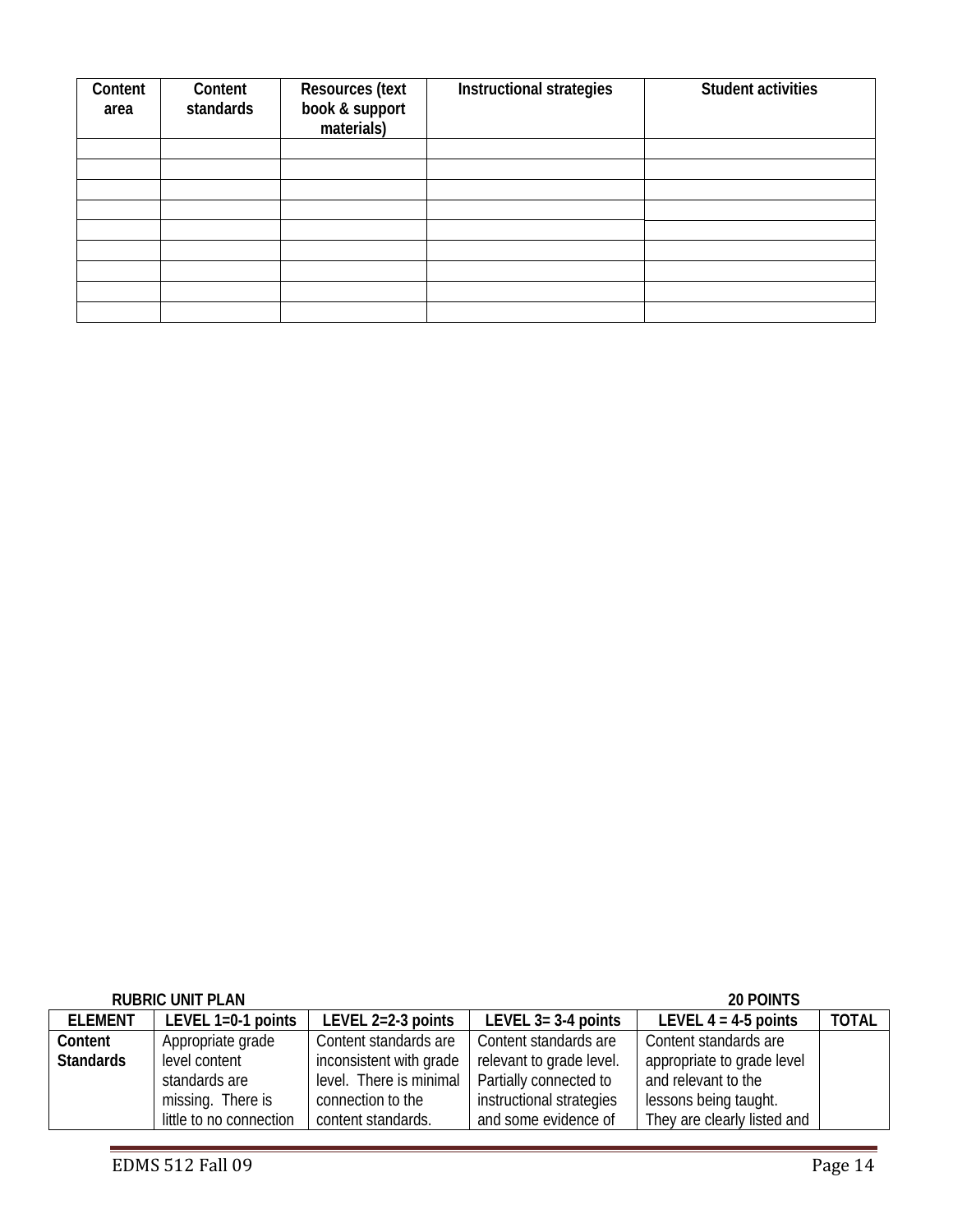|                                                               | to instructional<br>strategies and<br>student activities.                                                                                                                                                                  | Instructional strategies<br>and student activities<br>are weakly enforced.                                                                                                                                                    | reinforcement in student<br>activities.                                                                                                                                                                                                               | purposefully connected to<br>the instructional strategies<br>and reinforced in the<br>student activities.                                                                                                                                                                                                              |  |
|---------------------------------------------------------------|----------------------------------------------------------------------------------------------------------------------------------------------------------------------------------------------------------------------------|-------------------------------------------------------------------------------------------------------------------------------------------------------------------------------------------------------------------------------|-------------------------------------------------------------------------------------------------------------------------------------------------------------------------------------------------------------------------------------------------------|------------------------------------------------------------------------------------------------------------------------------------------------------------------------------------------------------------------------------------------------------------------------------------------------------------------------|--|
| Assessment                                                    | The assessment is<br>inappropriate,<br>irrelevant, and have<br>little or no connection<br>to the content<br>standards. The<br>assessments are<br>inaccurate to gauge<br>student's progress<br>and to guide<br>instruction. | The assessment<br>provides minimal<br>connections to the<br>curriculum and content<br>standards. The<br>assessments weakly<br>identified and<br>minimally used to<br>gauge student's<br>progress and to guide<br>instruction. | The assessment<br>provides clear and<br>appropriate connections<br>to the curriculum and<br>content standards.<br>There are only 2<br>identified assessments<br>and are partially used to<br>gauge student's<br>progress and to guide<br>instruction. | The assessment is clear,<br>consistent, and<br>appropriately addresses<br>the content standards.<br>Demonstrates an accurate<br>understanding of<br>assessing student's<br>needs. Pre, formative,<br>and summative<br>assessments are<br>appropriately used to<br>gauge students progress<br>and to guide instruction. |  |
| <b>Instructional</b><br>strategies &<br>student<br>activities | Instructional<br>strategies and<br>student activities are<br>inaccurate or missing<br>and unconnected to<br>each other and the<br>relevant content<br>standards.                                                           | Instructional strategies<br>and student activities<br>are minimal and<br>weakly connected to<br>each other and<br>relevant content<br>standards.                                                                              | Instructional strategies<br>and student activities<br>are clear and<br>appropriately connected<br>to each other and the<br>relevant content<br>standards                                                                                              | Instructional strategies<br>and student activities are<br>clear, detailed, and<br>appropriately connected<br>to each other and relevant<br>to the content standards.                                                                                                                                                   |  |
| <b>Overall</b><br>understandi<br>ng and<br>sequence           | The plan is<br>disorganized and<br>lacks sequential<br>order. Inappropriate<br>key components of<br>the plan are missing.                                                                                                  | The plan has limited<br>organization and<br>sequencing. The key<br>components of the<br>plan are ambiguous<br>and weakly connected<br>for long-range<br>planning, assessment,<br>reflection, and<br>teacher's dilemma.        | The plan is clearly<br>organized and in<br>sequential order. All<br>components of the<br>detail plan are<br>appropriate for long-<br>range planning,<br>assessment, reflection,<br>and teacher's dilemma.                                             | The plan is clearly<br>organized and in detailed<br>and sequential order. All<br>components of the<br>detailed plan include long-<br>range planning,<br>assessment plan,<br>reflection, and teachers<br>dilemma                                                                                                        |  |
| <b>Total points</b>                                           |                                                                                                                                                                                                                            |                                                                                                                                                                                                                               |                                                                                                                                                                                                                                                       |                                                                                                                                                                                                                                                                                                                        |  |

#### **Chapter Presentation (matrix)** All a control of the Points: 14 **Points: 14**

Learner Objectives: Through lesson preparation and presentation determine the most important parts of the chapters to complete the special education matrix information.

### Assessment: Working in a small group of students you will be assigned one of the chapters to present to the class. Your group can break down the material in any form to teach the class the material that is necessary to complete the matrix. You will present a media presentation that will be viewed by the class.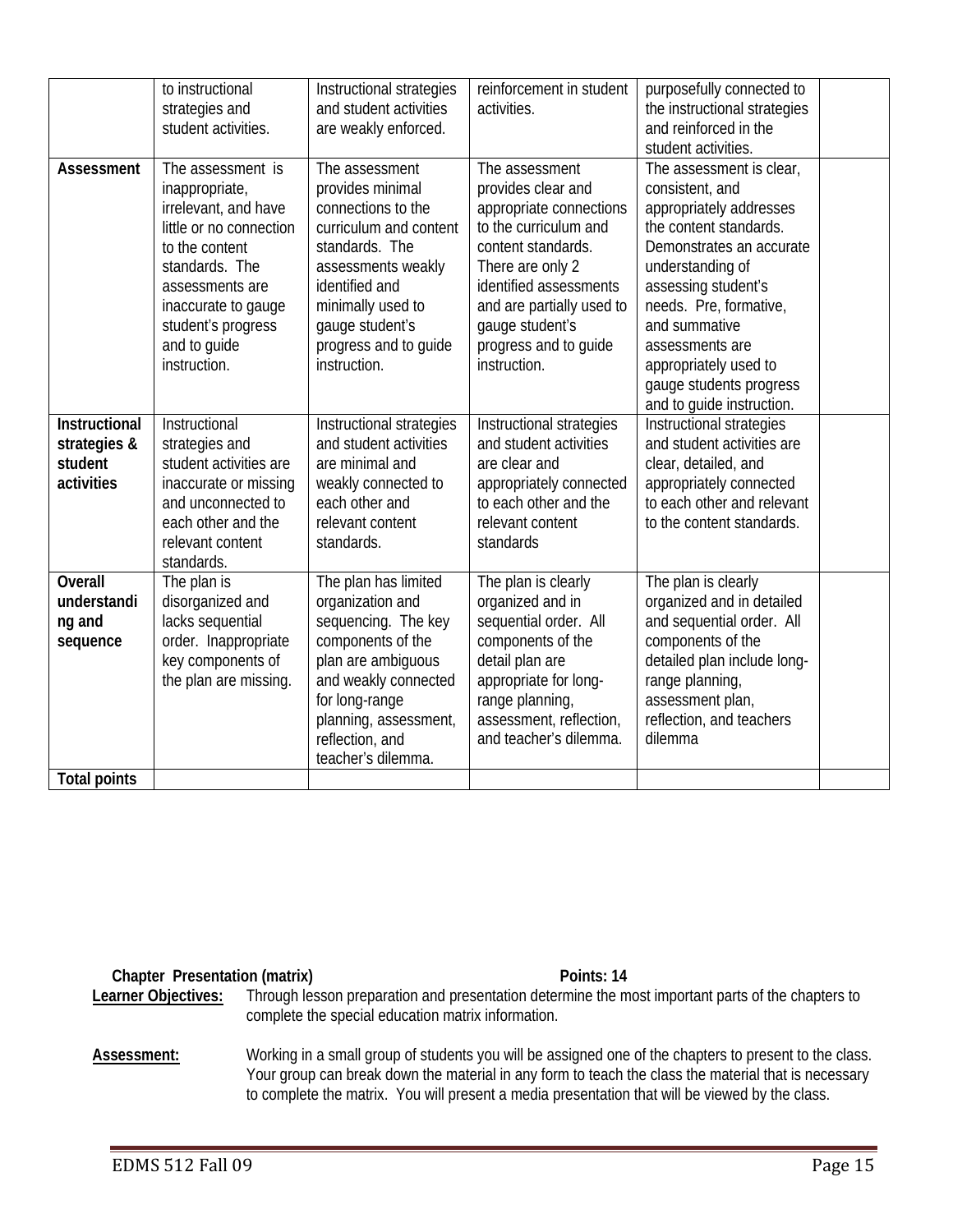| <b>Resources</b>  | Title and necessary information:                                                                                                                                                                 |
|-------------------|--------------------------------------------------------------------------------------------------------------------------------------------------------------------------------------------------|
| Textbook/chapters | Turnbull, A., Turnbull, R., & Wehmeyer, M. L. (2007). Exceptional Lives. Special Education in Today's<br>Schools. (3rd ed.) Upper Saddle River, NJ. Pearson Education, Inc. ISBN # 0-13-170869-4 |
|                   | Chapter 5-16                                                                                                                                                                                     |
| Internet Site(s)  | Tomlinson, Carol Ann. (1999). The Differentiated Classroom: Responding to the needs of all                                                                                                       |
|                   | learners. Alexandria, VA: Association for Supervision and Curriculum Development. ISBN #0-                                                                                                       |
|                   | 87120-342-1 (Available free through CSUSM ebooks library.)                                                                                                                                       |

### **Prerequisite skills:**

Work in your group you will design a lesson to present to the class. You will teach the text material as well as additional research you have done to complete the matrix.

#### **Presentation of the Chapter will:**

- The presentation will be 20-30 minutes in duration and include use of technology such as power point, iMovie, Windows Movie Maker, create a podcast,or lecshare pro.
- http://lynx.csusm.edu/mediasiterequest/ • You will use the Mediasite Center in the library to tape your presentation for the class to view on the day your presentation is due. To sign up for using the Mediasite Center fill out the media site request form

#### **Rubric: Presentation 14 Points**

| <b>Elements</b>          | Beginning to Meet 1 point                  | Meets 3 points                             | <b>Points</b> |
|--------------------------|--------------------------------------------|--------------------------------------------|---------------|
| Use of Technology        | Technology has some relevance to the       | All technology used is directly related to |               |
|                          | presentation and is not used to assist     | the presentation and used as a visual.     |               |
|                          | the visual learners.                       |                                            |               |
| Keeps the audience       | Little engagement with the class to        | Presentation is positive and engages the   |               |
| engaged                  | assist with their learning.                | class with their understanding of the      |               |
|                          |                                            | selected chapter.                          |               |
| Understands the material | Reads from notes and is unsure of          | Able to teach the material with            |               |
| presented                | information presenting.                    | confidence and knowledge using the         |               |
|                          |                                            | tools the media center offers.             |               |
| Instructional strategies | Presentation of material is not engaging   | Teaches with enthusiasm and engages        |               |
|                          | with reference to notes and technology     | the students in their learning.            |               |
| Individual presentation  | Does not demonstrate equal                 | Equal participation from all members of    |               |
|                          | participation with the presentation of the | the group presenting the chapter. (2)      |               |
|                          | chapter.                                   | point)                                     |               |
| <b>Total Points</b>      |                                            |                                            |               |

#### **Chapter Discussion 12 Points**

**Learning Objectives:** Each student will be responsible for contributing to an on-line discussion using the discussion board on WebCT. Each chapter that is presented will be followed with an on-line discussion board for **3 days** after the chapter has been presented.

 **NO emails will be accepted as part of the points for the discussion.** The topic thread for each chapter will be a **Assessment:** Each student will receive one point for each chapter in accordance with the rubric for on-line discussions. reflective statement about your learning of this disability and/or concerns and how you see yourself working with a student in your class with this disability now that you are knowledgeable about the subject.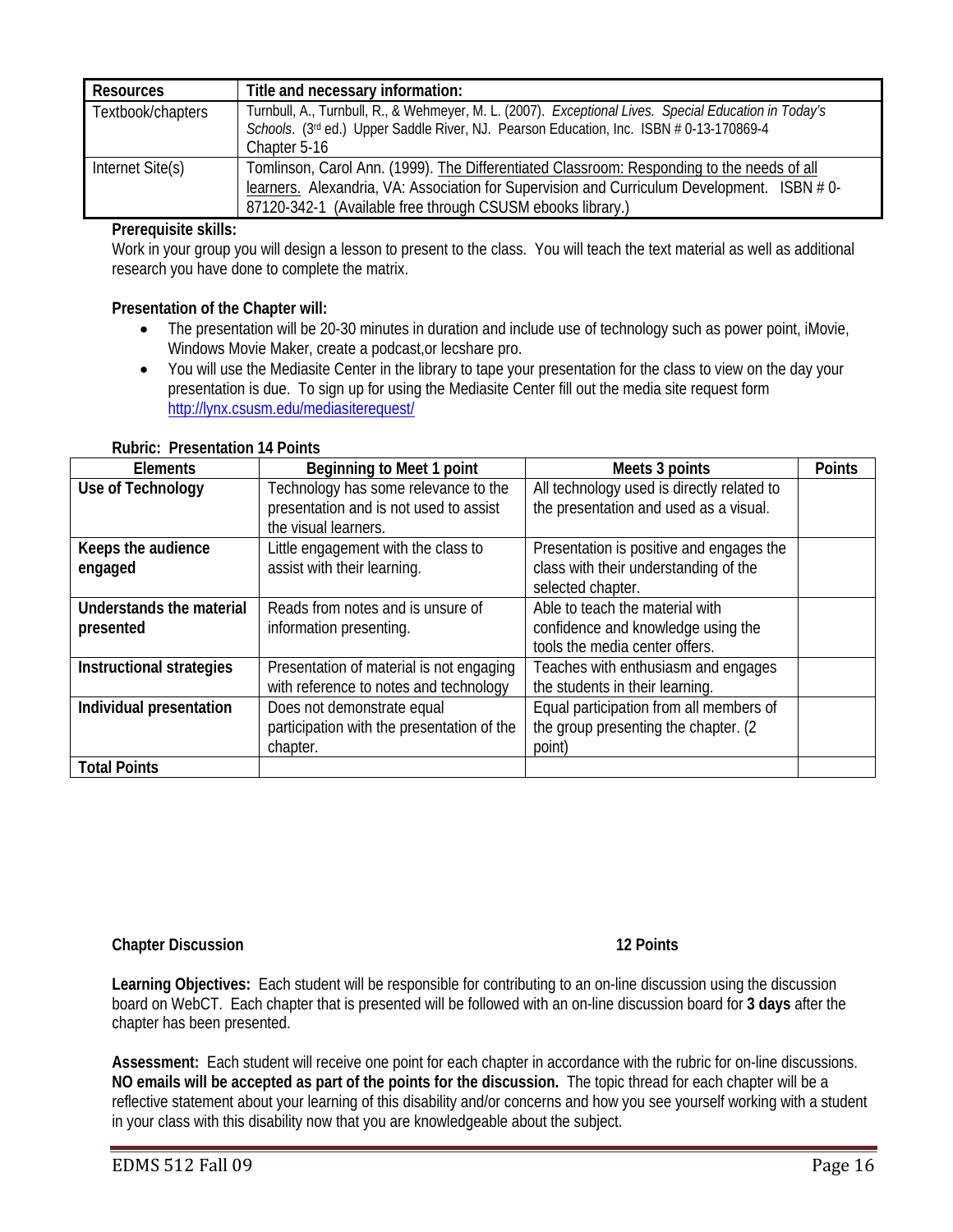| Element                  | Does not meet 0 points per chapter        | Meets 1 point per chapter                   |
|--------------------------|-------------------------------------------|---------------------------------------------|
| Response to topic thread | The reflective response to the topic      | The reflective response to the topic thread |
|                          | thread does not demonstrate               | clearly demonstrates the understanding of   |
|                          | understanding of the disability           | the disability presented and/or concerns.   |
|                          | presented and/or concerns. There is       | The knowledge of the disability is used to  |
|                          | little connection between the knowledge   | demonstration how the child's curriculum    |
|                          | of the disability and the instruction and | and instruction will be changed to meet the |
|                          | learning goals of the abilities of the    | learning goals and abilities of the child.  |
|                          | child. NO posting of topic thread.        |                                             |

#### **Summary of Chapter 4 Points 3 American Contract Authority Contract 4 Points 4 Points**

**Learning Objectives:** Each student presenting the chapter will review all students' postings and write a one page summary statement of the classes understanding and/or misunderstandings of the disability they presented. This one page summary will be shared with the class through WebCT. They will share curriculum, strategies and concerns of the class working with students with this disability. **This summary will be posted 5 days after the presentation.** 

**Assessment:** The one page summary will be written by the students collaboratively that presented the chapter. The summary will be graded according to the rubric.

| Element                                                   | Does not meet 0 | Approaching 1-2 points                                                                                                                                                             | Meets 3-4 points                                                                                                                                                                                                                |
|-----------------------------------------------------------|-----------------|------------------------------------------------------------------------------------------------------------------------------------------------------------------------------------|---------------------------------------------------------------------------------------------------------------------------------------------------------------------------------------------------------------------------------|
|                                                           | points          |                                                                                                                                                                                    |                                                                                                                                                                                                                                 |
| Summary statement by<br>each presenter of the<br>chapter. | NO summary      | Not all responses of the<br>class were considered in<br>the summary. Vaque<br>ideas about curriculum,<br>strategies, and concerns<br>working with a child with<br>this disability. | All responses were read and<br>common threads were<br>expressed in the summary. The<br>summary provides the class with<br>clear ideas for curriculum,<br>strategies, and concerns working<br>with a child with this disability. |

#### **Electronic Portfolio - TaskStream 10 points 10 points**

**Learner Objectives:** Knowledge and skill in creating an electronic portfolio.

Assessment: Teacher candidates apply what they have learned from the required assignments to the TPE's designated in a cogent, first person reflection in LOCAL TPE TaskStream. Teacher candidates will include all necessary components in their final submission of the electronic portfolio.

| Resource(s):        | <b>Title</b><br>  necessary information:<br>and           |
|---------------------|-----------------------------------------------------------|
| Site(s)<br>Internet | ususm.edu/c<br>coe/eportr<br>TOITO/INGEX<br>uex.ası<br>НΧ |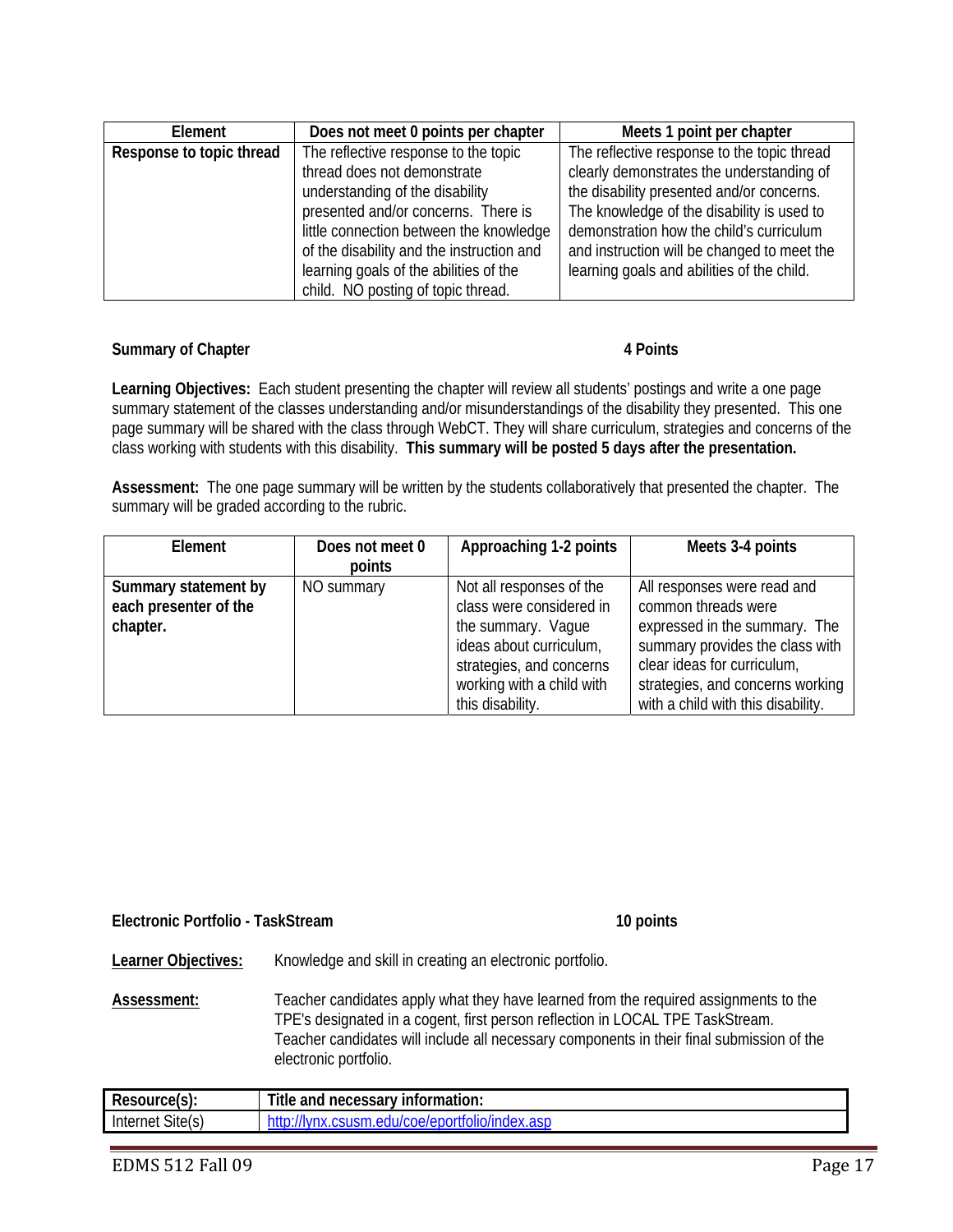| This will take you to the CSUSM COE website where you can get help with how to create<br>your electronic portfolio and information on the required elements.<br>http://www.taskstream.com |
|-------------------------------------------------------------------------------------------------------------------------------------------------------------------------------------------|
| This is the TaskStream home page where you will register for Taskstream and return to<br>when working on your electronic portfolio. CODE to be on the local TPE's is 6SG3BA               |

### **Task Guidelines for Taskstream**

The purpose of the portfolio is to assess how well you meet the TPEs. Although all the artifacts you place (more than 1 per TPE) in your portfolio have been assessed/graded by your professors, it is not clear if you have a thorough understanding of the TPEs and can make the connection between the assignments completed in class with the teaching you have experienced and the TPEs. Your task to write a cogent reflective essay for each TPE on how the artifacts you have chosen provide evidence that shows you have demonstrated meeting each TPE. Each narrative must include a: a) description b) analysis and c) reflection.

**Responses to TPE's 6d and 14:** It is important to recognize that the TPEs are threaded throughout the credential program, as a whole, and are addressed multiple times in each course. Even though we are referencing and seeking to understand many TPEs in this course, you are specifically responsible for writing a response for TPE **6d and 14** in the Task Stream Electronic Portfolio. (TPE 14 will have more than 2 pieces of evidence. Please see below for special directions for TPE 14\*\*\*.)

Each assigned response will relate to course assignments, discussions, and/or readings that provide a deeper understanding of the specified TPE. As you write, the goal is to describe your learning as it relates to the TPE, to analyze artifacts (assignments) and explain how they are evidence of your learning, and to reflect on the significance of your learning (the "so what") and where you need to go next related to the TPE. A four paragraph structure will help you develop your response. It is suggested to type your response into a *Word* document and paste it into Taskstream once you have proofed it for spelling, grammar and understanding.

#### **TPE Narrative Response Structure**

#### **1st paragraph: Description**

Introduction to your response that uses the words of the TPE. DO NOT restate the TPE; instead, introduce your reader to the focus of your response as it relates to the TPE. This is basically an extended thesis statement related to the TPE. Use first person language. Introduce the names of the pieces of artifact evidence you will explain and analyze in paragraph 2 and 3.

#### **2nd paragraph: Analysis of #Artifact Evidence #1**

Explain how one attached artifact is evidence of your learning related to the TPE. The key here is "evidence." How does this artifact prove that you have learned something specific related to this TPE? Describe, analyze and reflect on your artifact here.

#### **3rd paragraph: Analysis of #Artifact Evidence #2**

Explain how another attached artifact is evidence of your learning related to the TPE. Describe, analyze and reflect on your artifact here.

#### **4th paragraph: Reflection**

Reflect upon and summarize the significance of your learning overall (connected to the TPE) and explain what you still need to learn related to this TPE. This addresses the "so what?" or "the big picture" of your learning. How does knowing this impact you and students?

\*\*\* TPE 14 will be handled differently than described above. In TPE 14 you will keep paragraph 1 and then respond to each NET category using the structure from paragraph 2, though you may have more than one artifact to talk about for each category. When you finish with the NET categories, you will write a reflective paragraph which has the components of paragraph 4: Reflection.

| <b>Elements</b> | Beginning to meet 0    | Meets 5 points        | <b>Points</b> |
|-----------------|------------------------|-----------------------|---------------|
|                 | points                 |                       |               |
| TPE 6d          | Sent TPE to instructor | Sent corrected TPE to |               |
|                 | with minimal           | instructor with DONE  |               |
|                 | understanding          | marked                |               |

#### **Rubric: Taskstream 10 Points**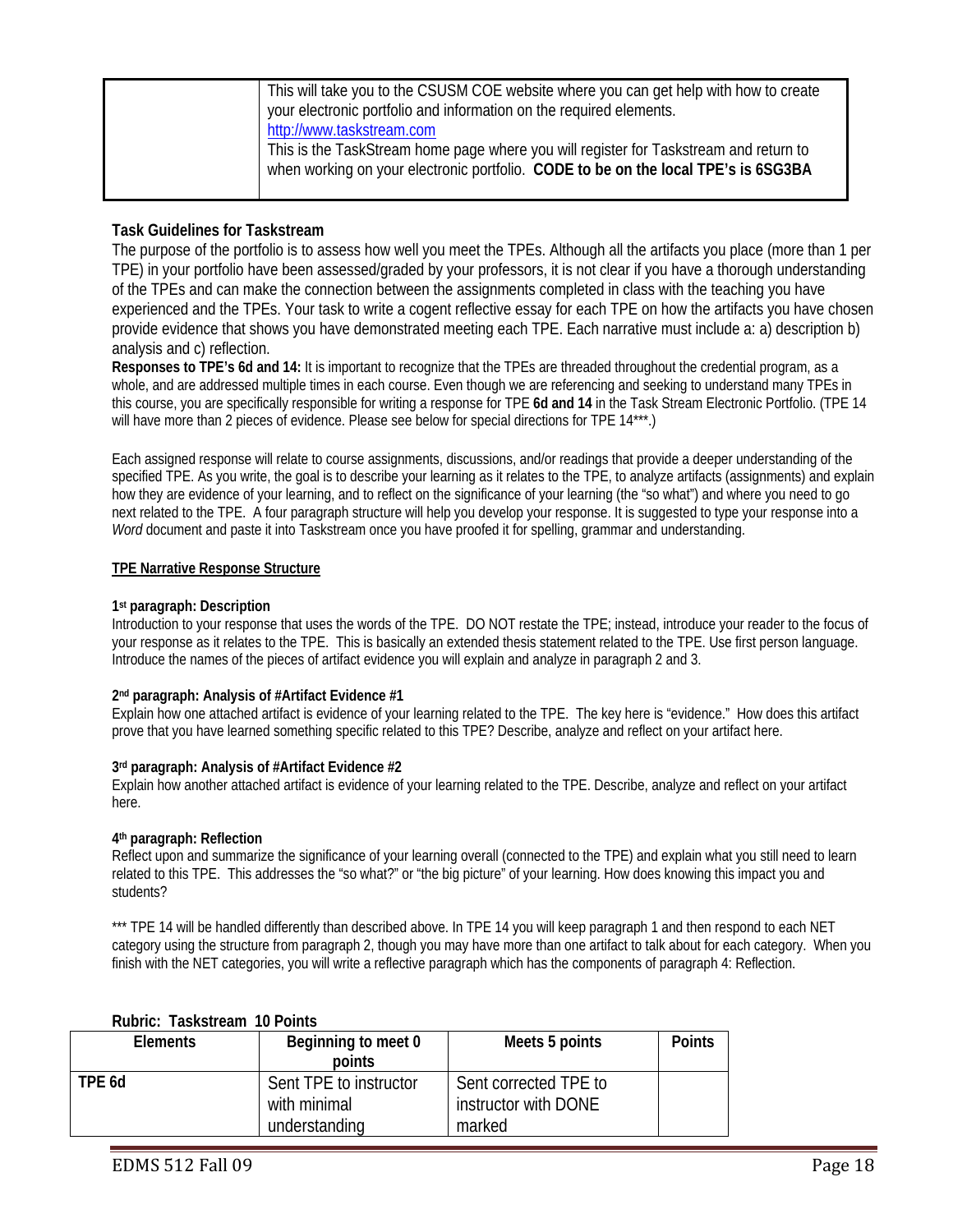| <b>TPF 14</b> | Sent TPE to instructor<br>with minimal | Sent corrected TPE to<br>instructor with DONE |  |
|---------------|----------------------------------------|-----------------------------------------------|--|
|               | understanding                          | marked                                        |  |